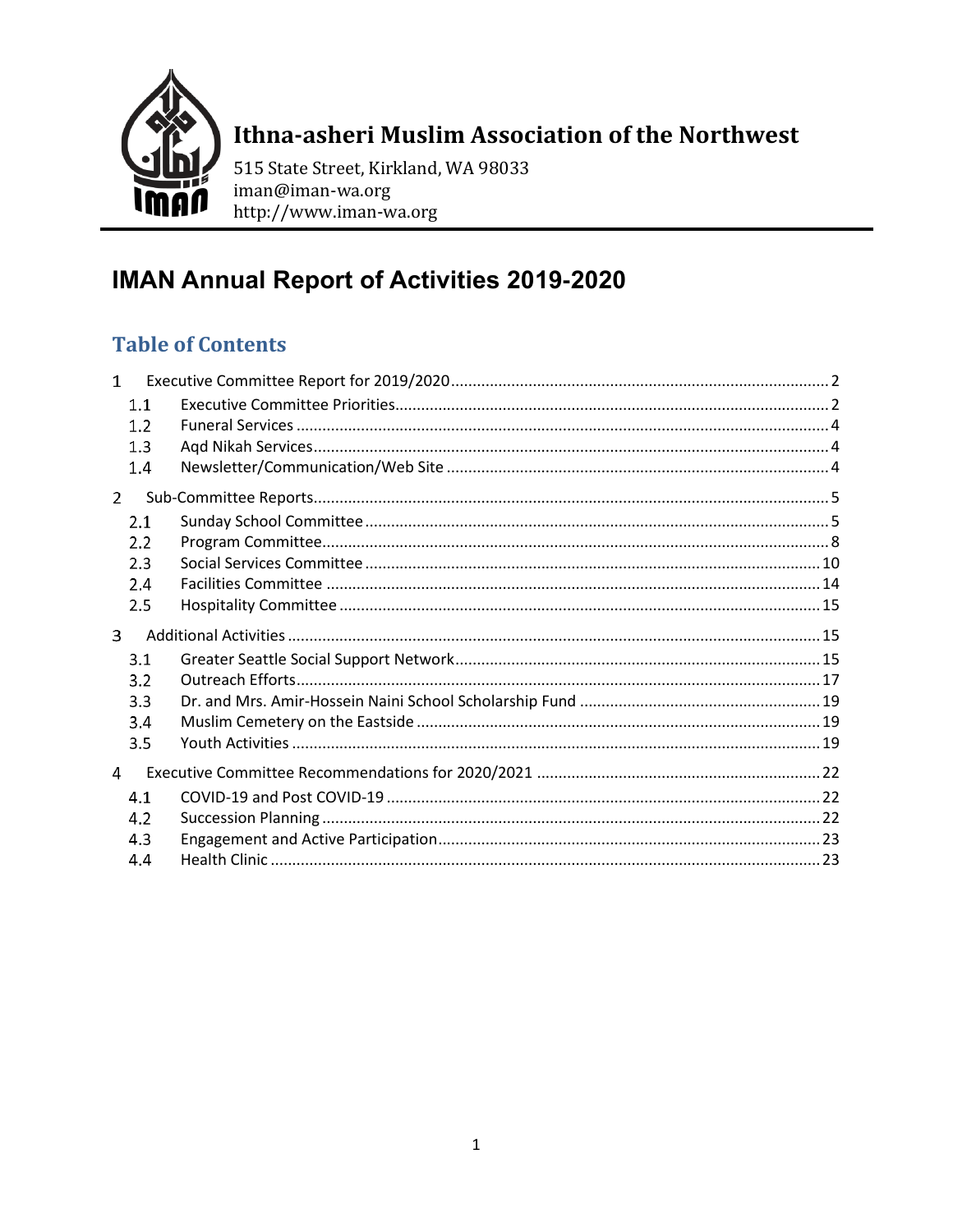## <span id="page-1-0"></span>**Executive Committee Report for 2019/2020**

The Executive Committee members are honored and express deepest gratitude to have had the privilege to serve the term ending September 30th, 2020.

We thank the IMAN community for their help, support and generous financial contributions towards operational expenses and social services programs

Alhamdulillah, IMAN community continues its journey to establish a spiritually vibrant caring sharing community in the beautiful Pacific Northwest in its 23rd year.

This report outlines progress and activities since October 1st, 2019 made possible by the continued sincere dedication, support, and participation of the community at large.

| Mohamed Jawad Khaki | <b>President and Treasurer</b> |
|---------------------|--------------------------------|
| Hossain Rezaee      | Vice President                 |
| Ali Mansoor Naqvi   | Secretary                      |
| Nuri Mansoori       | <b>Committee Member</b>        |
| Nafisa Jassani      | <b>Committee Member</b>        |

The following were the IMAN Executive Committee members for 2019/2020:

The following observations augment what is covered in sub-committee reports.

## <span id="page-1-1"></span>**Executive Committee Priorities**

The following areas had a priority focus from the Executive Committee.

## **Continued Operations During COVID-19 pandemic**

COVID-19 pandemic has had a profound effect on the entire world and our IMAN community has had to adjust and respond to the needs of the time. As the world reacted to the rapid spread of COVID-19 early in the year, the IMAN Center Executive Committee also had the difficult task of taking responsible action for the well-being of the IMAN Center attendees of all ages, and weigh their spiritual and religious needs against their physical health. Proper response to this pandemic became the core priority of the EC, and the different actions taken are explained below:

#### **Center Operations**

The Executive Committee held a meeting on March 2nd, 2020 where medical experts in the community were invited and guidance from CDC and King County reviewed. Consequently, the tough decision to close the center, for all in-person operations until the conditions are safe to reopen, was made to prevent spread of the disease. This unfortunately means that among other programs, the center remains closed for daily and Friday prayers. Plans, however, are in place to safely reopen the center for such services as soon as possible.

Efforts were made to reach out and keep in touch with the members of the community to ensure they are ok, and do not have any needs during the quarantine and lockdown.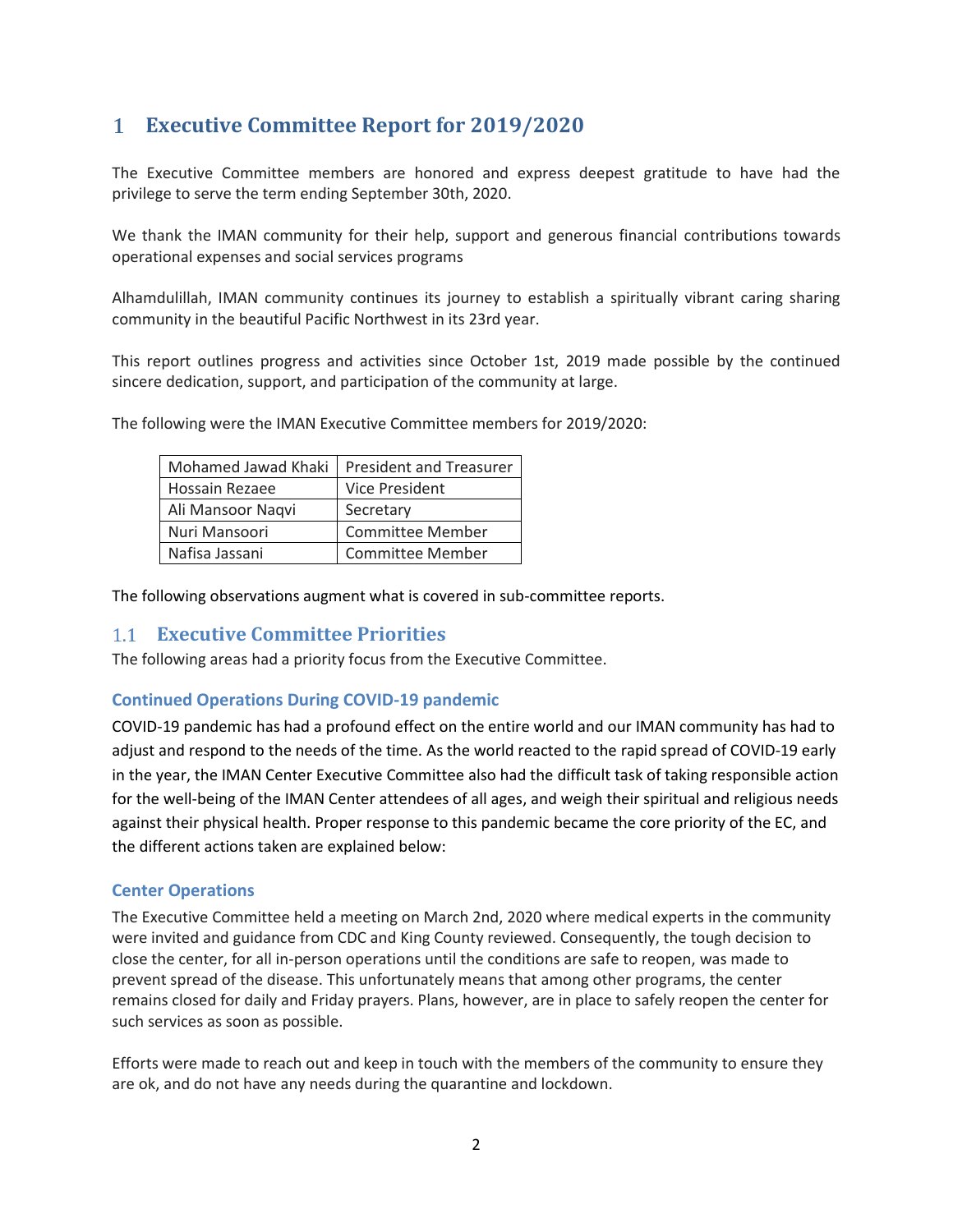#### **Sunday School**

Sunday School is one of the core activities at the center. School sessions have been impacted by the pandemic. With the outbreak of COVID-19 at the Life Care Center in Kirkland, the Sunday School Committee decided to suspend in person sessions starting March 1st. Thanks to dedicated efforts from the Sunday School Committee, teachers, and help from the parents, Distance Learning sessions were reinitiated using Zoom on March 29th. School sessions for the year 2019/2020 completed just before Ramadhan 1441 AH. 2020/2021 started in Septembers and all classes are being conducted via Zoom.

#### **Programs**

Due to the center being closed it was important to ensure that religious programs in accordance with the Islamic calendar continued uninterrupted. Therefore, all programs – weekly Thursday, Ramadan, and Muharram etc. – are being conducted online and broadcast on YouTube from Program Committee member home. Participation and attendance can be better than what it is. A lot depends on the quality of programing and its relevance to our daily lives. As a community we can all benefit from more active participation by a larger percentage of our congregation.

Investment has been made into improving internet broadcasting capability from the IMAN Center which will come into use when we revert to having programs at the IMAN Center.

This setup and experience for conducting online programming enables us to reach local and global audience unable to the attend in person which will help even after we assume a new norm with inperson programs at IMAN.

#### **Social Services**

IMAN Executive Committee has recognized that the small social service subcommittee volunteer base cannot sustain the growing number of people who seek financial help from IMAN.

Furthermore, people who find themselves in difficult life situations are often in need of more assistance to get back on their feet than the small financial assistance that is provided.

It is for these reasons, those applying for assistance to IMAN are first redirected to contact Islamic centers which are in closer proximity to the aid applicant. By doing so, with time we hope to grow the social service volunteer base that can come to assist people in difficult financial or health situations and tap into a broader donor pool.

During the last year, IMAN partnered with Al Mahdi Center (West Seattle), Al Salaam Center (SeaTac), Al Mustafa Center (Everett), Islamic Education Center (Mount Lake Terrace) and MCRC\_MAPS (Redmond) to assist families in need primarily providing rental and food gift card assistance when so requested.

Establishing these relationships and developing a regular collaborative cadence with these organizations has been a slow process and hampered by not enough people on the committee to help.

Additional support was also provided to organizations assisting folks financially impacted by the pandemic.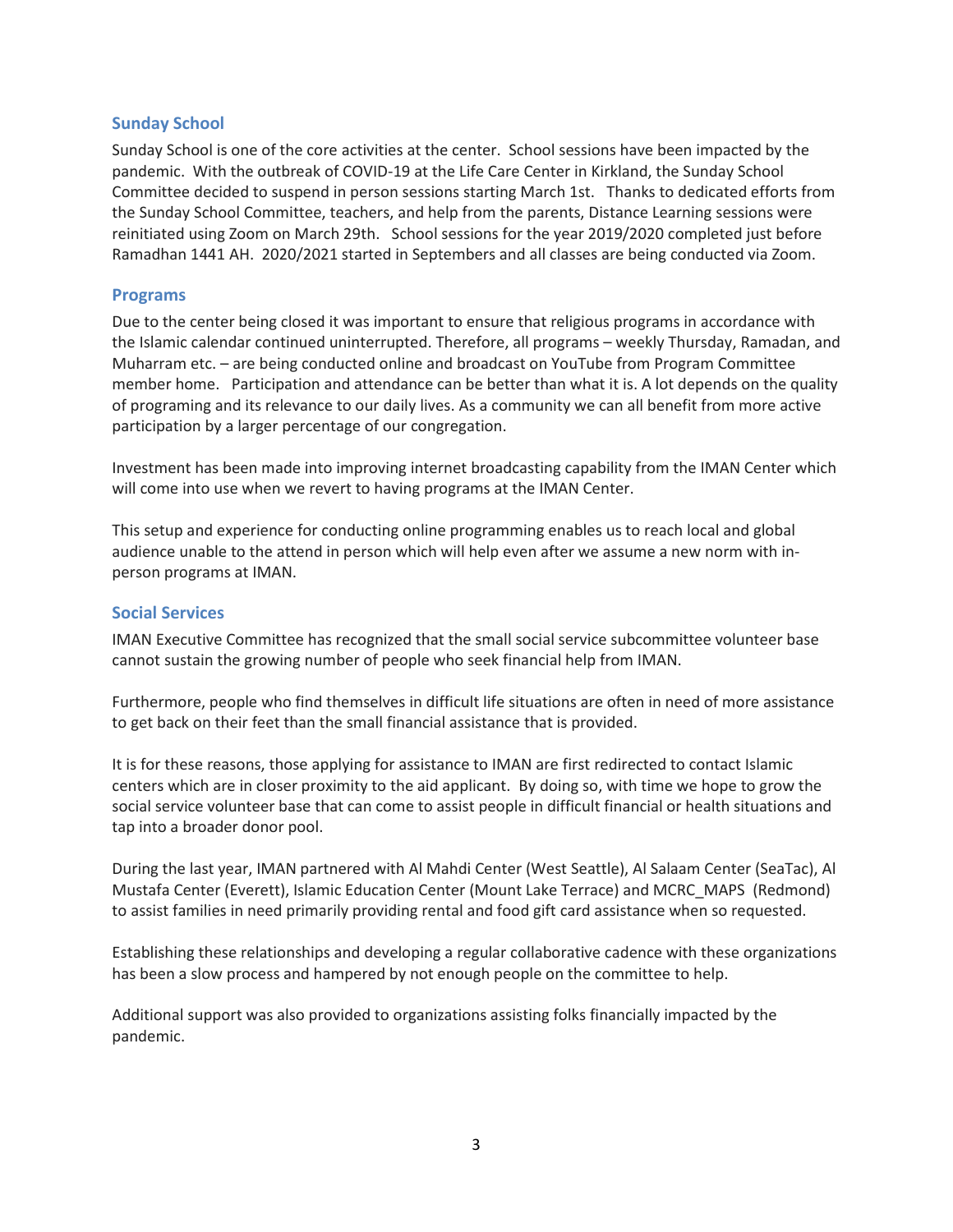## <span id="page-3-0"></span>**Funeral Services**

Members of IMAN have continued to provide funeral services when contacted. IMAN recommends the services of the House of Mercy in Kent.

As we see continued cases where bereaved families insist on burying at cemeteries in Bellevue, Redmond, Issaquah and Lynnwood, there is a need for a dedicated Muslim section at local cemeteries.

Br. Nuri Mansuri continued the work done by Br. Ghadeer Baghai and Br. Samad Faghih last year to pursue opportunities to find local cemeteries which can provide a Muslim section. More details can be found in section 3.6.

Muslim Association of Puget Sound (MAPS) continues to be very cooperative with our community whenever there is a need to use their Ghusl facilities and even arranged for additional volunteers when needed. We would like to express our gratitude for their generosity and continued cooperation.

Given the increased demand in recent years, more people are needed to help with funeral services. Those interested to help can sign-up by joining th[e imanfuneral@yahoogroups.com](mailto:imanfuneral@yahoogroups.com) email list, where notification is sent when volunteers are needed.

## <span id="page-3-1"></span>**Aqd Nikah Services**

As a sign of a growing community servicing increasing needs, IMAN conducted several Aqd Nikah ceremonies during the past year as a service to Muslims in the area. We have an established process in place that streamlines the Aqd using a draft marriage contract that was designed by the World Federation. The services provided include issuance of a Certificate for Islamic Nikah as well as the official Certificate of Marriage for the State of WA.

IMAN is also approached occasionally to witness and document the pronouncement of Islamic Talaq (Divorce). One area of expansion to be considered is Islamic matrimonial services to facilitate match making and marriage counseling.

## <span id="page-3-2"></span>**Newsletter/Communication/Web Site**

Communication with IMAN community has been through announcements made at the IMAN Center, our web site, our Twitter account, our Facebook page, WhatsApp groups and through email lists. IMAN's website and use of digital and social media needs enhancement. This is an area with huge potential to better communicate and stay in touch with the IMAN as well as impact the broader Seattle community and can benefit from passionate and dedicated volunteers.

Br. Ali Haider and team finished their work on re-building the IMAN Web site and launched it in early 2020. This website has a vibrant design to reflect IMAN's welcoming culture with Improved navigability, mobile friendly, and better focus on highlighted features. It is also much easier to update and maintain for administrators without any technical knowledge.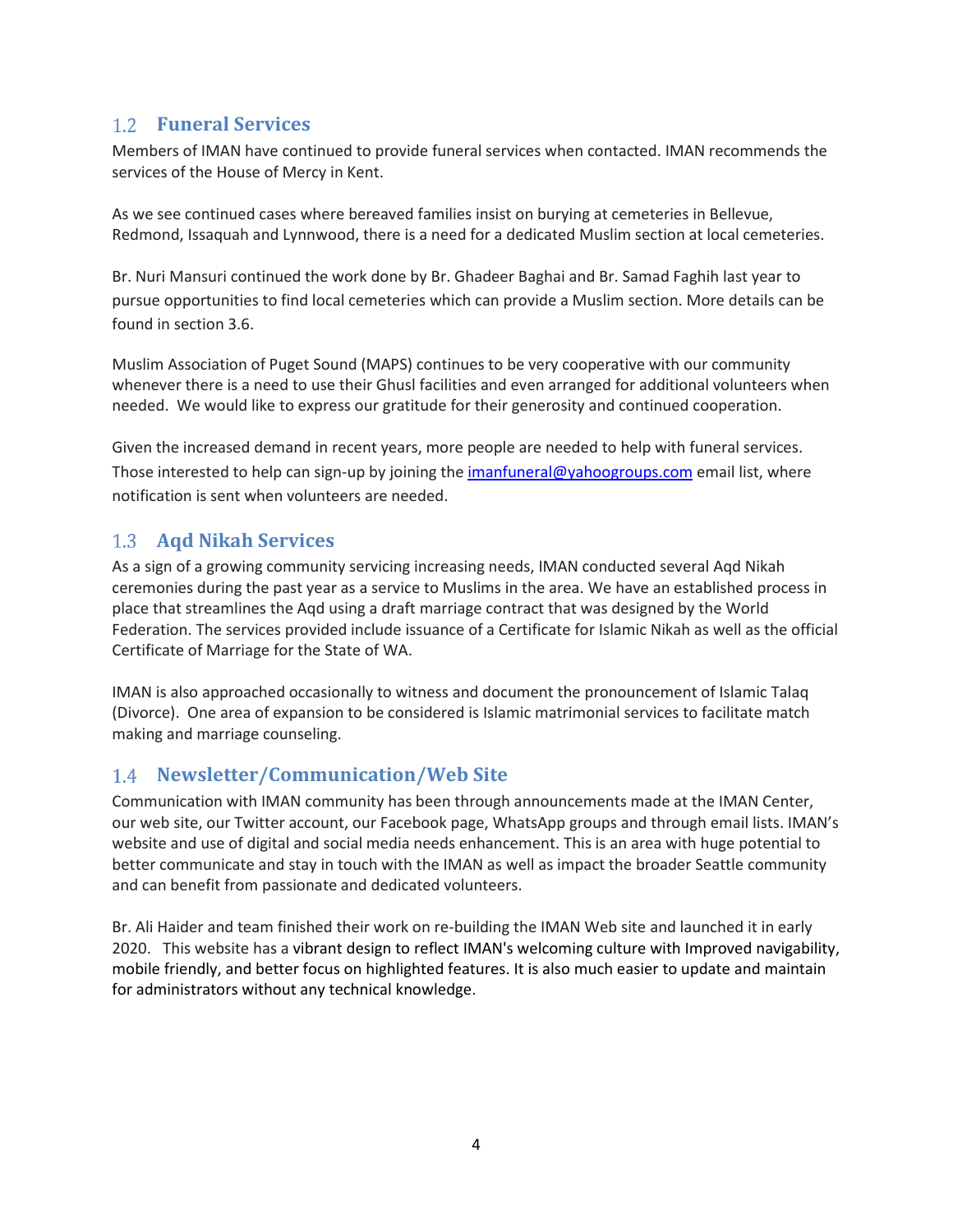## <span id="page-4-0"></span>**Sub-Committee Reports**

Over the past year we have focused on the sub-committees described below. In order to expand our range of activities, we have also begun several additional projects which are described in Section 3. Below is a brief report on sub-committee activity.

## <span id="page-4-1"></span>**Sunday School Committee**

## **Members**

The school year for 2019-2020 began in the middle of September with the following individuals serving in the sub-committee:

- Ghadeer Baghai (Principal), Kaniz Khaki (Vice Principal)
- Ali Mansoor Naqvi Administrator, Naushina Esmail & Mariam Kamin (Co-Administrators)
- Farzana Noray (Treasurer)

## **Parents / Teacher Liaisons:**

• Rajulla Haider, Wasfee Vazir

## **Accomplishments**

- Registered about 85 students (58 Families) in 2019-2020
- 25 Teachers/TA's volunteered to teach the classes
- Added a Youth Class (13 to 18 years old) (11 Students participated).
- COVID-19 Impact:
	- $\circ$  School was closed March 1, 2020 due to COVID-19 for 4 weeks, and we complied with all the Guidelines from Centers for Disease Control and Prevention (CDC) Section of U.S. Department of Health and Human Services.
	- o Sunday School started online classes on March 29, 2020. And continued using ZOOM Link for all classes. (Participation was almost 80%).
	- o Some activities such as Final student evaluation, parent-teacher conference, Buloogh Class for Girls and Boys, and End of year Picnic with IMAN Community, had to be cancelled this year.
- Continued Islamic Curriculum "Tarbiyah"
	- o Teacher's training for Tarbiyah curriculum (Online Training with Instructors from out of state) was held in August and September 2020.
	- o Participating on the Madrasah Centre of Excellence (MCE) on a feedback survey of all the stakeholders of the Tarbiyah curriculum to shape the way forward for the next 10 years
- Continue Quran Curriculum established by Br. Rizwan Rizvi
	- Teacher's training is provided for Quran curriculum (with Instructors from our School) continuously through the year on Sunday mornings and Thursday evenings.
- Teacher Enrichment
	- o Purchased and provided 2 flat screen TV'S for teachers use in their classroom. This was also requested by teachers and Parents.
	- o Held 2 teacher meeting (Not many participants). Held one in August for school year 2020-2021 to engage the teachers for online learning.
- Parent Enrichment
	- o Held and conducted 5 weeks classes for the School Parents "Bonds of Kinship". Subjects: Family; Ages and Stages (Child Development & Discipline); Self-Compassion & Self-Worth, Intergenerational Communication; The Role of the Community. (September 6 to October 27, 2019).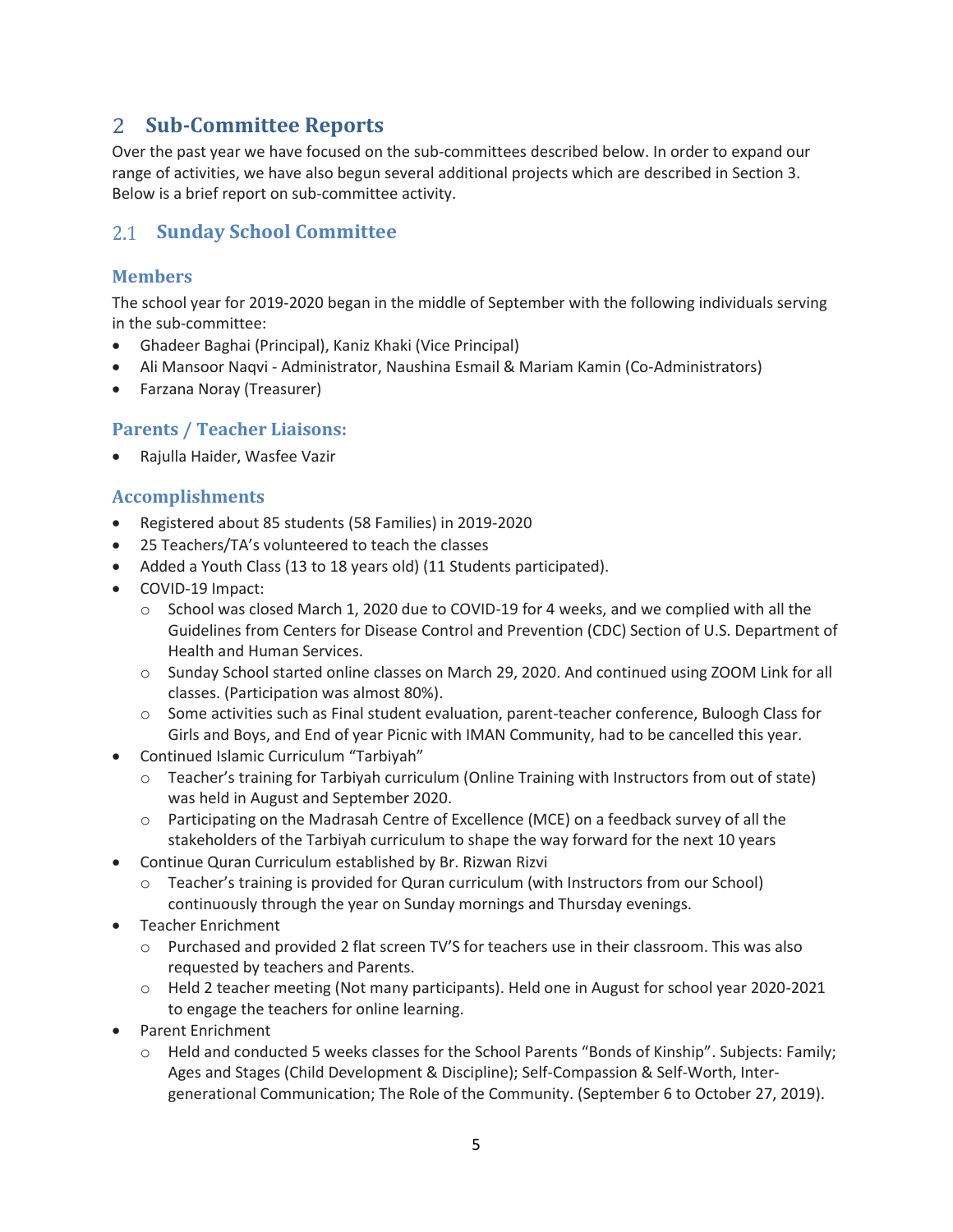- o Held 2 parent meetings (November 2019 and February 2020).
- o Conducted Survey for the Parent's Classes evaluation the "Bonds of Kinship".
- o Parent engagement were more slightly. Parent engagement and review / practice of homework at home, student progress at school is shown improvement.
- Student Enrichment
	- o Held Quran Conference for young adults for Month of Ramadan. (May 2020).
	- o Held Quran classes every night (Monday to Saturday, for one hour) for our Junior and senior students during the month of Ramadan.
	- o Had a speaker and talked with Students on Assembly and to engaged with our Youth class one time.
- Community Enrichment Activities Accomplishments:
	- o Driven primarily by our Parent liaisons, these have resulted in improved Student and Parent engagement in school activities. These include:
		- Book Drive (Donating new books to less fortunate family) for 3 weeks (Sept/Oct '19)
		- Held Food Drive for Local food bank. (Nov '19)
		- Field trip to Food line for life (Hunger Solution Center) in Seattle. (Nov '19).
		- Held bake sale fundraising and raised \$1200. (December 8, 2019).
		- Held donation Fun Drive (Clothing and Shoes); Donating to Value Village, (Collected 1021 lb.); (February 2020)
- Finances and Tuition:
	- $\circ$  About 20% of the families were on approved reduced tuition or waiver program (9 Families)
- Parent Volunteers:
	- $\circ$  Due to the COVID-19, the volunteer program stopped on February 29, 2019.
	- o Up until on-premises classes suspended due to COVID-19, all signed up parents had shown up for their volunteer assignments.

## **Challenges:**

- Extending Learning beyond school: One of the main challenges of IMAN School is to keep the students engaged. Lack of engagement or desire to come to school translates to poor performance and lack of homework completion.
- Many of the 7th and/or 8th grade students do not return to school to either volunteer or TA. We need to find ways to engage the high school kids more in both school and IMAN community in general.
- Prayers classes need to be smoother for younger students, (Need to emphasize from parents to teach the students.
- Encouraging Students to connect more with Sunday School and to engaging them with Volunteering activities.
- Parent engagement needs to be emphasized more. Without parent engagement and review/practice of homework at home, student progress at school is limited.
- Engaging and conducting the meeting for Teachers and administration together to work out the solutions for student improvement.
- Quran classes were challenged with our new teaching techniques.

## **Opportunities**

- Nurture a culture of community service with the older of youth.
	- $\circ$  Leverage the older youths (13 to 18 years old) to have more engagement with the younger students.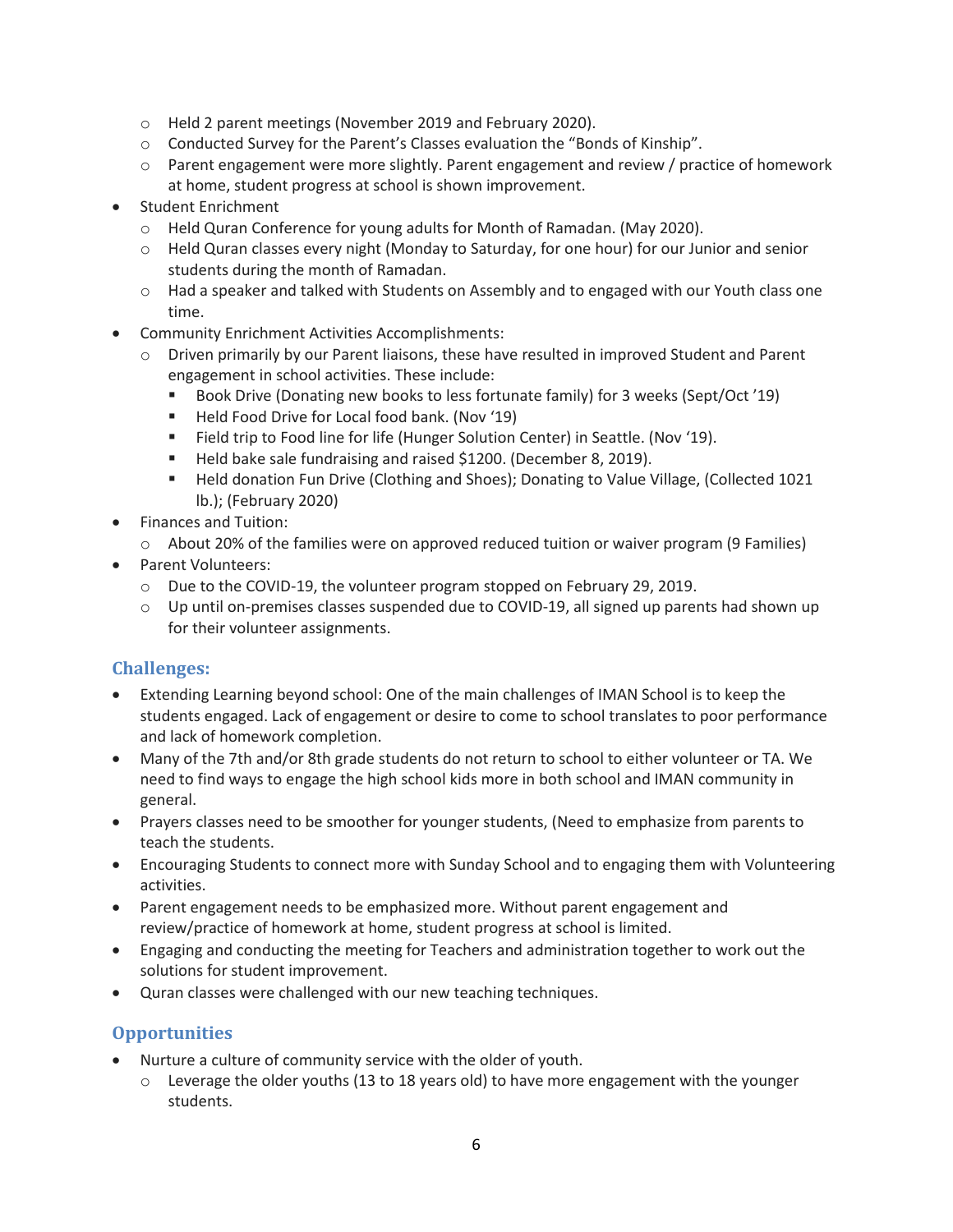- $\circ$  We have students who are at a critical age where greater involvement in the community would fulfill their needs. We need to find ways to encourage them to participate and create opportunities for them to serve the community. This will also increase IMAN school student and IMAN community engagements.
- Leverage software and IT technologies to improve running of the school
	- o Establish a more comprehensive registration/admin software for school incl. a student blackboard.
	- o School website needs to be enhanced and utilized more
- Sunday school is built on parent involvement and teaching. Our community has highly educated and qualified individuals, and their participation and involvement as teachers and in other roles should be encouraged.
	- o We have had trainer for our new teaching method. We will use Sr. Mariam Kamin to learn and teach this method to our parents who can then contribute as teachers.
	- o We need to encourage and increase involvement of fathers.

## **Recommendations**

- Increase interaction of IMAN school with IMAN center and other IMAN sub-committees so that the learning goes beyond the time spent at Sunday School and combines it with other programs at IMAN.
	- $\circ$  This could include monthly school-IMAN community potlucks in future.
	- o Establish movie night for the Students at IMAN Center. (And Possibly some discussion about it).
	- o Design extra curriculum classes i.e. computer programming, robotics, math, etc. for high school students at IMAN to maintain their engagement with the community.
	- $\circ$  Bringing speakers to discuss today's issues with our students and getting them engaged.
	- o Engage and interest more older students (13 year to 18 year) to attend Sunday school. The youth class has been a good start. And Engaging them in classes as Teacher assistants has been successful.
- Encouragement of parents to work with students at home during the week to ensure that the education conveyed on Sundays is reinforced at home.

The school would like to thank all the teachers and volunteers who dedicated their time in making 2019- 2020 a successful year.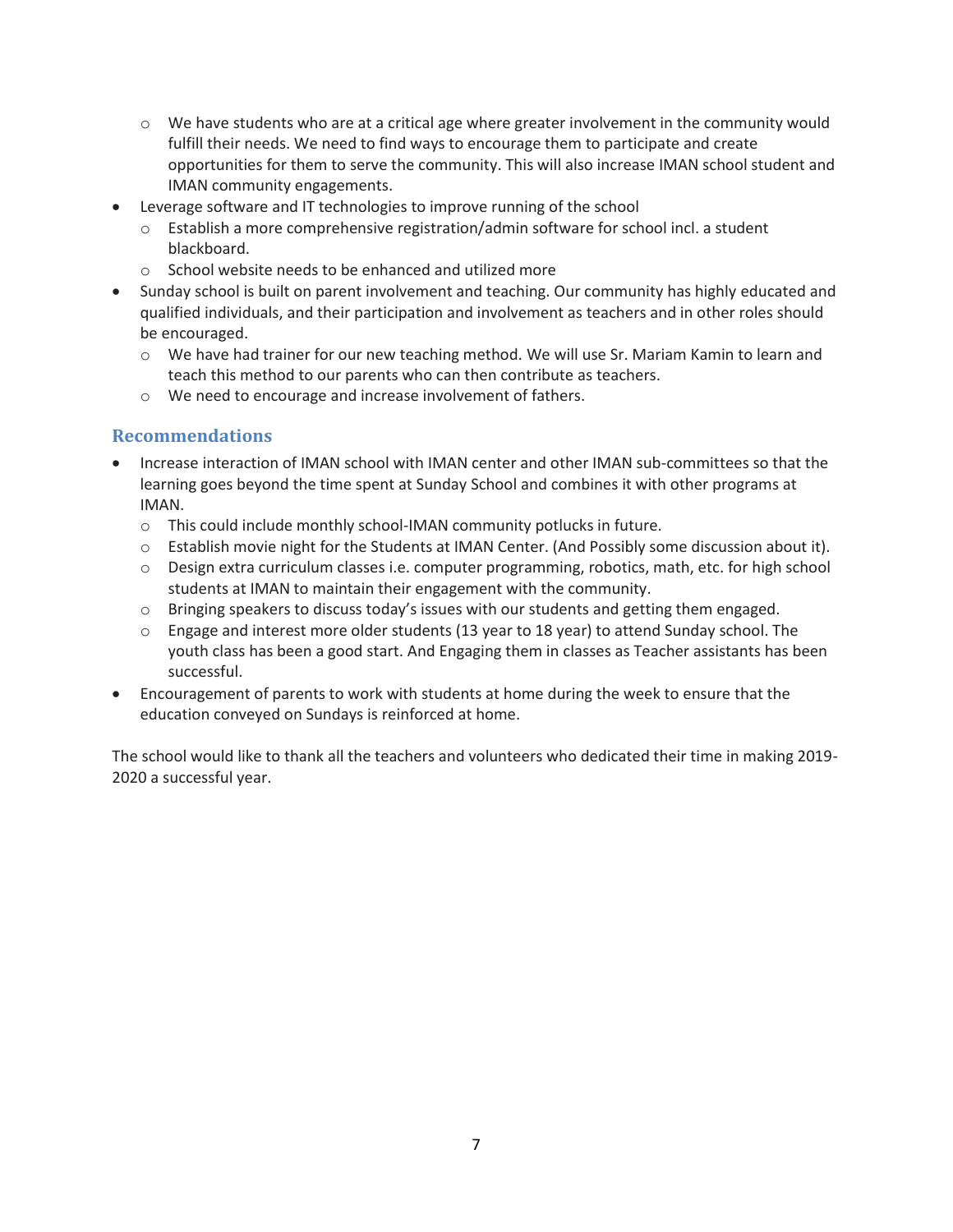## <span id="page-7-0"></span>**Program Committee**

## **Members/Volunteers**

Chair: Nafisa Jassani; Members: Jawad Khaki, Kareem Al-Haddad, Rehmatulla Faizi (Hamed**)**

## **Accomplishments**

Here is the summary of activities and programs during the last fiscal year:

- Dhuhr/Asr and Maghrib/Isha prayers every day at IMAN before Covid-19 lockdown.
- All in person programming stopped starting March 2, 2020.
- We continued all our Weekly Qur'an Tajweed class, Secondary sources reading, Dua Kumail and reflections on Thursday evenings online on Zoom and YouTube live.
- Qur'an Maqamat class was held every Monday to improve the Qur'an recitation. We thank Br. Rizwan Rizvi for his continued efforts to teach the Tajweed and Maqamat classes.
- Drive through events were held for Ashura and Eid-ul-Adha.
- Wiladat/Wafat of the Ahl al Bayt per [https://www.worldfederation.org/secretariat/year\\_planner.](https://www.worldfederation.org/secretariat/year_planner) A variety of speakers were invited to present at IMAN or arrangements made to have their video presentations during the year:

| Jan 30, 2020    | Active Shooter Preparedness by Officer Deana Lansing                                      |
|-----------------|-------------------------------------------------------------------------------------------|
| Feb 7, 2020     | Presentation on Qur'anic Family Model by Sr. Neelam Khaki                                 |
|                 | Feb 14-Feb 15 2020 Shaykh Muslim Mehdi Chawla was our guest speaker for the occasion      |
|                 | of Wiladat of Bibi Fatimah al-Zahra (p).                                                  |
|                 | Feb 24-Feb 26 2020 Zakira Najah Bazzy visited for the weekend to commemorate the Wafat of |
|                 | Sayyida Fatimah al-Zahra (p).                                                             |
| May 2020        | Quran circles (English, Arabic Men and Arabic Women) followed by Dua or                   |
| Ramadhan        | Community Member presentations. Videos about reflection from Quran by                     |
|                 | Salim Bhimji were played every night.                                                     |
|                 | Daily Quran family activity sheets were uploaded on the website and Kahoot                |
|                 | quiz was held every week.                                                                 |
|                 | On eve of 10th, 19th and 21st, a presentation on Bibi Khadija(A) / Imam Ali (A)           |
|                 | was replace the presentation by community members.                                        |
|                 | A'amaals recommended for the Laylat-ul-Qadr were held on On the eve of                    |
|                 | 19th, 21st, and 23rd of Ramadhan.                                                         |
|                 | Annual IMAN Qur'an Conference was held on May 23.                                         |
| May 24, 2020    | Eid-ul-Fitr Prayers followed by Social connect circles online                             |
| Jul 30, 2020    | Special a'amaal for Day of Arafat was held online after Dhuhr                             |
| Jul 31, 2020    | Eid ul Adha prayer followed by Drive through                                              |
| Aug - Oct 2020  | Saiyid Hasan Ali Rizvi was our guest speaker for the first 12 nights of Muharram          |
| Muharram, Safar | as well as on the Wafat of Imam Hasan(A), Arbaeen and Wafat of Prophet(p).                |
|                 | His topic was: "From Muslim to Mu'min". All lectures are available                        |
|                 | on YouTube.                                                                               |
|                 | Marthiya and latmiya were recited in Urdu, Arabic, Farsi, and English                     |
|                 | languages. Transcripts provided in English when possible.                                 |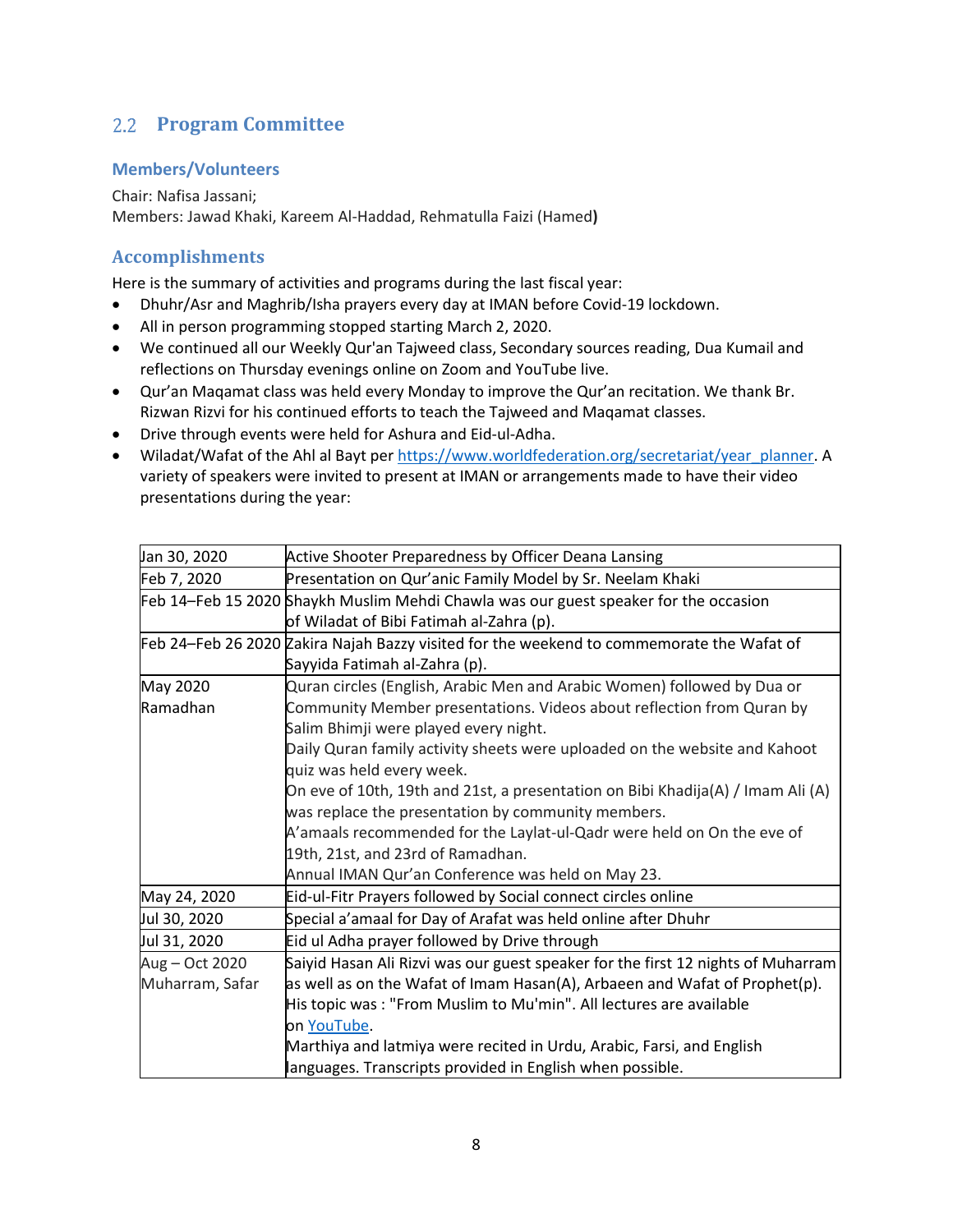## **Challenges**

- Our majlis reciters compete with new forms of engagement/entertainment which continue to have billions poured into them. The present day majlis attendee (young or old) finds it more enticing to interactively stick to their connected smart device than listen to a 60-minute monologue that is, often, not relevant to the issues of the present. Weekly new releases of Hollywood and Bollywood also continue to captivate 11 imagination of people. Needless to mention professional sports and the glitz/glamour surrounding these professions that conquer many minds. To counter such and other similar phenomena, and for our religious gatherings to continue to be of significance in people's lives, our faith communities need to be current on topics of social need and/or interest. We need to also evolve the mode of engagement by offering exciting new ways to engage on spiritually/socially relevant topics of our time.
- A spiritually vibrant community grows into a strong organization. We need more participation and engagement from all members of the congregation. We need to avail ourselves of the opportunities throughout the year to self-develop and help our youth develop in spirituality, religious knowledge, Qur'an proficiency as well as develop public speaking/presentation skills.
- With the programs becoming online due to Covid-19 social distancing norms, community participation has become even more challenging.
- Engagement of parent/youth to prioritize creation of special programs for children and youth has been an ongoing challenge.

## **Opportunities**

- We are a blessed resource rich community of great potential that can grow to realize our potential through active participation.
- In the inclusive climate promoted by City of Kirkland we have an opportunity to serve and or impact our broader community by suitably tailoring our programs.
- With programs being held online, it provides opportunity to invite speakers from all over the world.

## **Recommendations**

- Recruit creative, self-initiated, resourceful individuals to serve on the committee.
- Grow speaker/reciter pool to develop spiritual vibrancy and energize communal development. Explore diverse topics to engage wider audience.
- Continue live broadcast, even when in-person programs restart. Need to design A/V and broadcast system that will make this effortless.
- Increase participation in celebratory and commemoratory events, including more participation from Sunday School.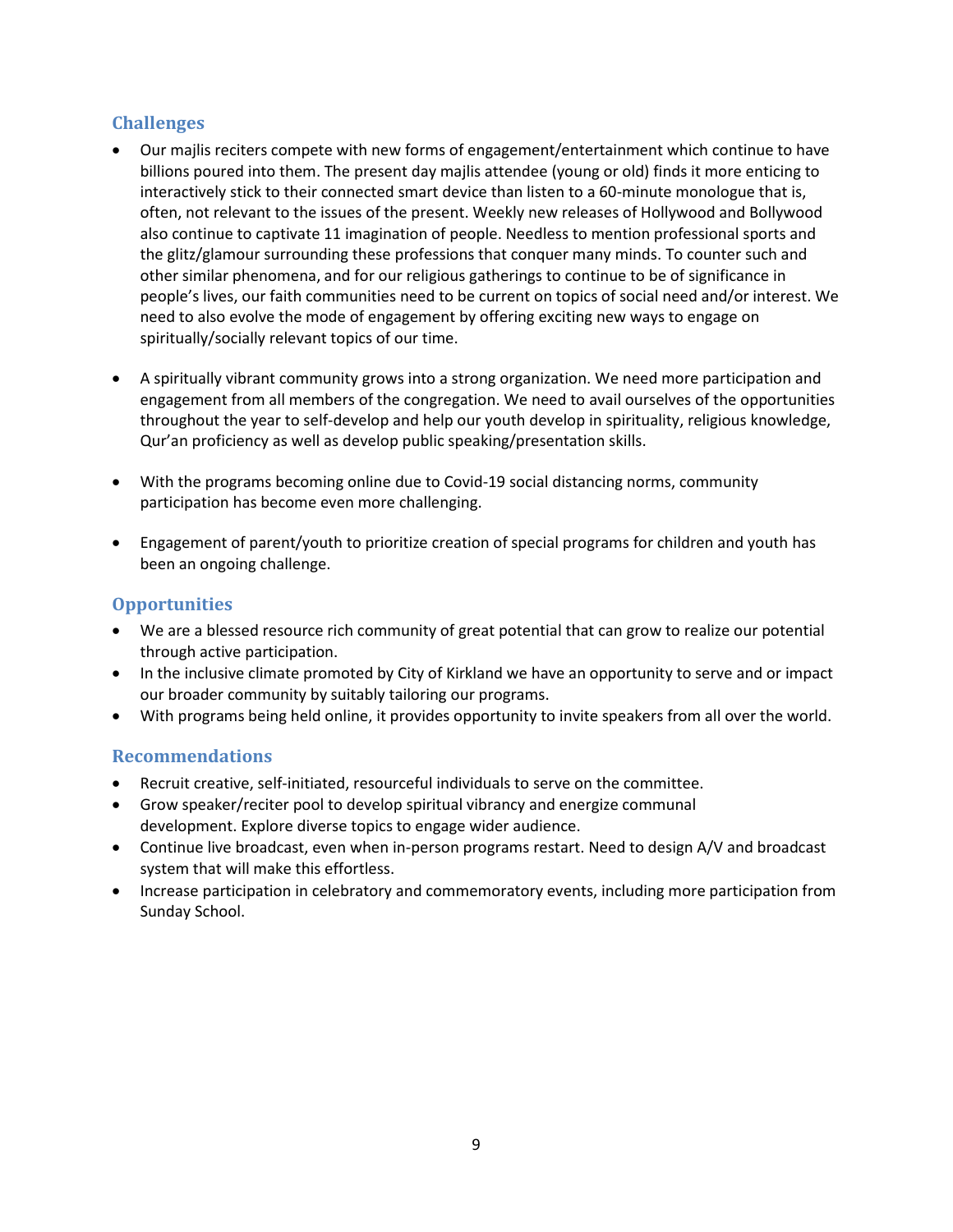## <span id="page-9-0"></span>**Social Services Committee**

## **Members**

- Jawad Khaki: Chair (Acting)
- Abbas Kazmi
- Hossain Rezaee
- Kareem Al Haddad
- Sheharbano Jafry
- Ghadeer Baghai
- Abbas Al-Kinani
- Gulam Juma

The following are IMAN Social Services Committee nominations for 2020/2021:

- Abbas Kazmi: Lead
- Jawad Khaki
- Hossain Rezaee
- Kareem Al Haddad
- Sheharbano Jafry
- Ghadeer Baghai
- Rehmatulla (Hamed) Faizi

## **Accomplishments**

- Distributed over \$60,000 for various local Social Services causes. Please see the text that follows in this section as well as the financial section of the AGM report for the details.
- Last year the social services committee had implemented the plan of having those seeking financial help from IMAN to first contact centers which are in closer proximity to the aid applicant. Over the course of this year this plan has worked out well. Via this plan, IMAN is now working with local centers that better understand the broad needs of those seeking assistance, and also qualify them for the help IMAN can extend. IMAN has limited resources available, financial as well as social services volunteers. By having local centers work with the applicants, the financial assistance provided by IMAN is generally pooled with other avenues of assistance to address more comprehensive needs to those looking for assistance to get back on their feet.
- We have strengthened relationships to collaborate on social service applications/cases with MCRC\_MAPS in Redmond (Br. Mustafa, Sr. Nikhat) , Al-Mahdi Centre in West Seattle (Br. Qatrani), Al-Salaam Centre in SeaTac (Br. Abbas Al-Kinani), Islamic education Center of Seattle in Mount Lake Terrace (Br. Ghadeer Baghai).

Several of the above representatives from various centers now regularly attend the weekly IMAN Social Services Committee meetings.

• IMAN has been invited to provide volunteers and help fill a board member position for Attain Housing located near the IMAN Center. Attain Housing focuses on bringing our community together to partner with homeless families by providing affordable housing and empowering them with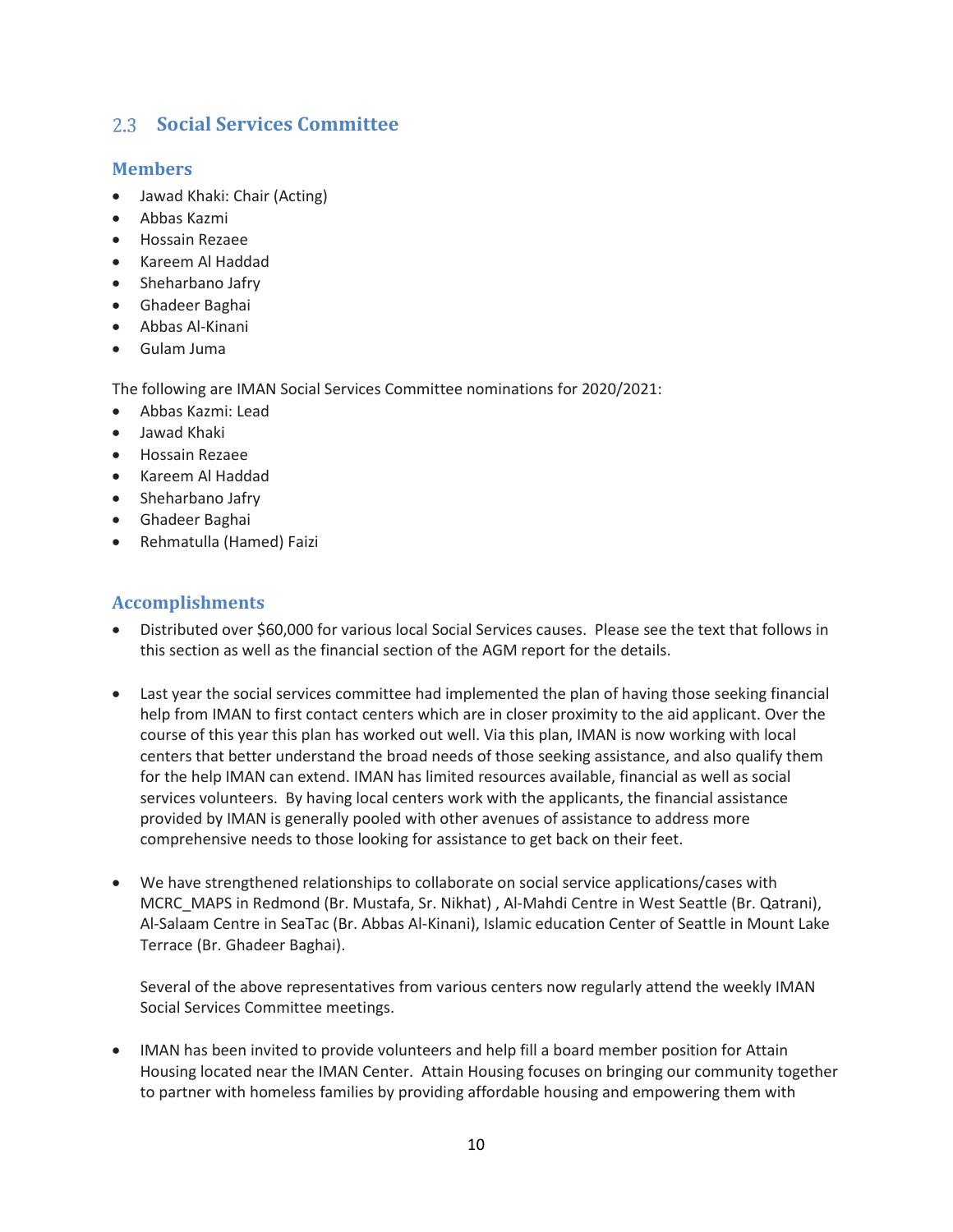practical case management and hope.

We look forward to learning from them and explore potential collaboration.

- Like many previous years, we continue to help families and individuals approaching IMAN for assistance with their immediate needs, for example, rent and utilities. In addition, miscellaneous emergency financial needs, generally not addressed by other avenues of help, are also supported.
- This year COVID-19 created extraordinary circumstances and needs within the community. IMAN Center stepped up to help the following:
	- o IMAN provided \$10,000 to Kirkland Interfaith Network (KIN, a registered 501c3 charity, to provide grocery cards to the families being supported by Kirkland Nourishing Network (KNN)

Kirkland Nourishing Network (KNN) is a group of community volunteers who came together to fill a key gap in our community response to hunger. Many kids receive free breakfast and lunch at school. Pantry Packs provides them with extra food to get through the weekends, but there was no extra help for families to feed their kids during the long school breaks – Thanksgiving, Winter, Mid-Winter, and Spring break. KNN wanted to find a way to meet those needs and close that gap.

KNN works closely with counselors in all the public schools in Kirkland. The counselors are aware of which families receive free lunch and those with the greatest need. In normal times, about three weeks before the break, KNN puts out the call (via email and social media) for donors to sign up to bring boxes of food on the designate drop-off and pick-up date, which is always two days before each break starts. A box of food normally costs around \$50 depending on where the donor shops.

Unfortunately, we are not in normal times. To meet the requirements of emergency orders for social distancing during the pandemic outbreak of coronavirus, KNN decided to accept monetary donations. Instead of providing families with boxes of food, it was decided to provide \$50 Safeway grocery gift cards to buy food themselves.

 $\circ$  At the recommendation of Br. Abbas Al Kinani, IMAN donated \$5,000.00 to the White Center Food Bank to help our neighbors in White Center, West Seattle, and Burien areas have food access during the COVID-19 outbreak.

White Center Food Bank focuses to minimize hunger while nourishing community, nurturing self-reliance, and embracing our rich cultural diversity

o IMAN provided \$1,000.00 to Northshore Senior Center Funds to help purchase food for hot meals and their food pantry.

Northshore Senior Center has been providing emergency assistance to seniors in the community since early March when the facilities closed due to risk of Covid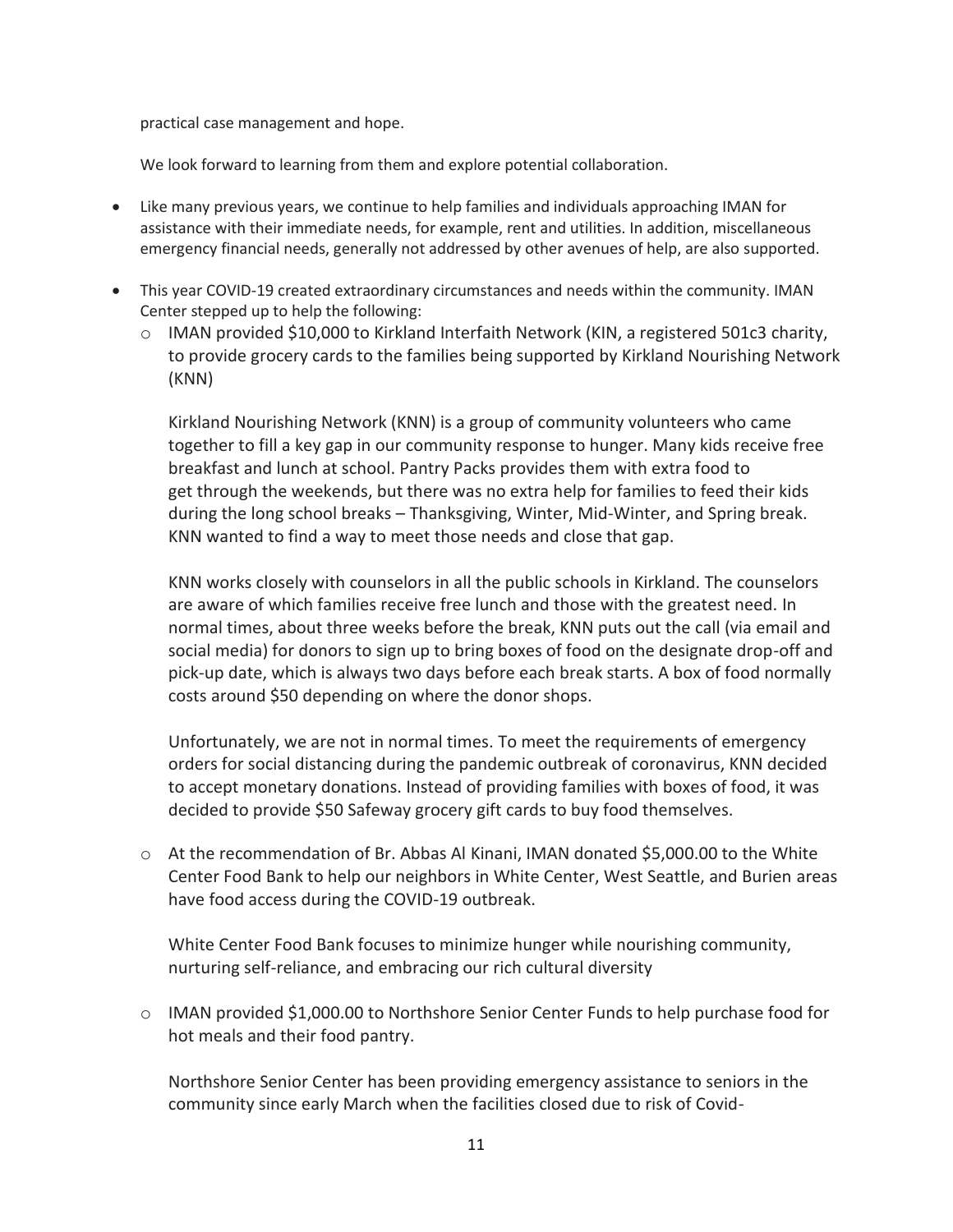19. To minimize the risk to the most vulnerable in our community, they quickly adapted and expanded services to bring services directly to seniors, helping ensure their ability to stay safe. Their hot lunch program previously provided about 60 hot lunches each day in a dining room. They had two chefs preparing approximately 120 meals a day, most of which are delivered directly to seniors in their homes by our staff. A small food pantry was used to provide about 30 bags of groceries a week to seniors. They serve over 600 individuals each week and the need continue to grow.

- o Partnering with St. John's Episcopal Church, IMAN donated \$1,400 towards grocery cards for residents of Providence John Gabriel House.
- Identified local needy families (sayyid and non-sayyid) and distributed Fitra funds.
- IMAN Center's partnerships with St. John's Episcopal Church, started in June 2017, it has continued, and continues to strengthen. IMAN volunteers along with support and volunteers for St. John's hosted monthly, last Saturday of the month, community dinners till February of 2020. Starting from March 2020, unfortunately, these dinners had to be put on hold due to COVID-19 closures. However, through the partnership, up to May 2020, grocery cards continued to be provided to those who showed at St. John's in anticipation of the dinners. In addition, financial support was extended to Acres of Diamond in Duvall, which provides transitional housing for moms and kids, and grocery cards were provided to all residents of Providence John Gabriel House, a senior housing center in Redmond.
- IMAN donated \$10,000 to MAPS Muslim Community Resource Center to help us increase their ability to provide more transitional housing options for single women.

The MAPS Muslim Community Resource Center is a social and humanitarian service organization of Muslim Association of Puget Sound that is dedicated to helping the less fortunate in the Pacific Northwest community.

- More information about the program that provides transitional housing for single women can be found at https://www.mapsredmond.org/mcrc/. Their overall goal was to raise at least \$250,000 to expand services in partnership with The Sophia Way and be part of the permanent shelter that is coming up in Kirkland.
- Since Muharram 1442 AH (August 2020), sister Sidra Naqvi has been coordinating members of the IMAN community to provide cooked meals to homeless shelters. Through the compassionate and generous efforts of volunteers from IMAN, particularly sisters, home cooked meals have been delivered to the Tent City in Seattle, a temporary housing facility for the homeless. Direct individual donations have also been provided to the Sophia Way, an organization providing support and housing for women facing homelessness. Since the start, the team of wonderful volunteers has provided twice-a-month meals to the Tent City and has served almost 300 meals. By the end of 2020, the team would have reached their goal of serving 500 meals, including the extra meals they will provide for Christmas Day lunch and dinner. Sr. Sidra and her team have plans to continue this excellent effort next year.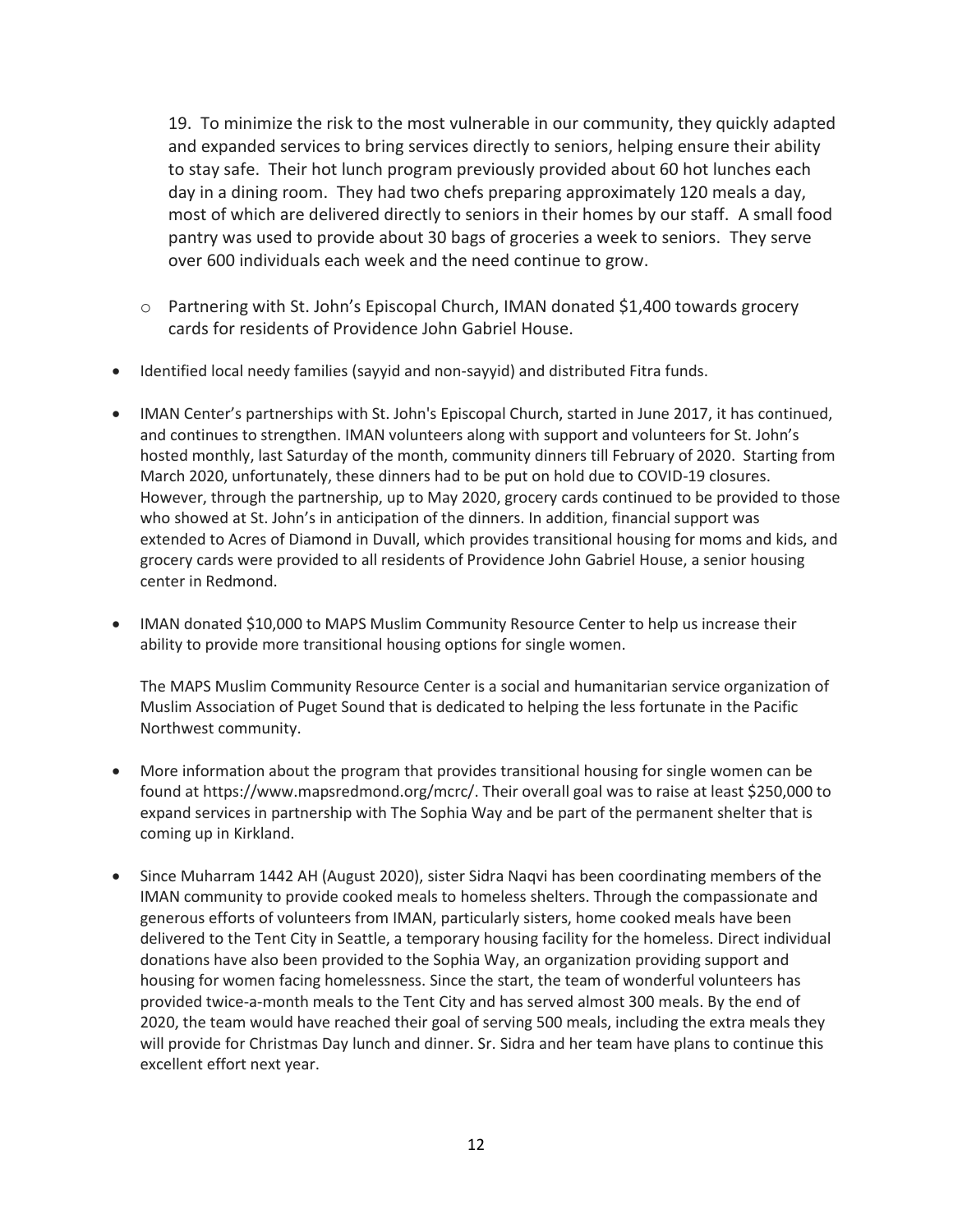• In spite of the closures due to the COVID-19 situation, the IMAN Social Services has continued to meet every Friday to discuss on going work and to look for opportunities to provide support in the broader community where the IMAN Center can help.

## **Challenges**

- Transitioning to a new model of handling financial assistance applicants after many years of following the previous model requires building awareness in the broader community.
- Demand for housing and other needs will continue. We need to strengthen our existing partnerships and find more ways to combine resources provided by IMAN with services offered by other organizations to help those seeking assistance to get on the path of self-sufficiency.
- Helping applicants with complicated cases that require ongoing follow-up at various times of day, including during regular business hours.
- The committee will likely remain short staffed in the upcoming year.

## **Opportunities**

- Help build and strengthen social services capacity in the greater Seattle area Muslim community.
- Avail the talent and experience of the IMAN and broader Muslim community to better and more comprehensively serve our broader communities.

## **Recommendations for next year**

- Continue the engagement with other organizations to transition to the new model of directing applicants to communities local to their place of residence.
- Continue and strengthen the partnership with St. John's Episcopal Church to host monthly community dinners. Enlist involvement from the broader IMAN community, not just social services committee members.
- Nurture existing connections and build new connections with other local Social Services organizations, such as shelters, food banks, tent city, churches.
- Provide more support to the IMAN volunteers serving meals to the Tent City in Seattle.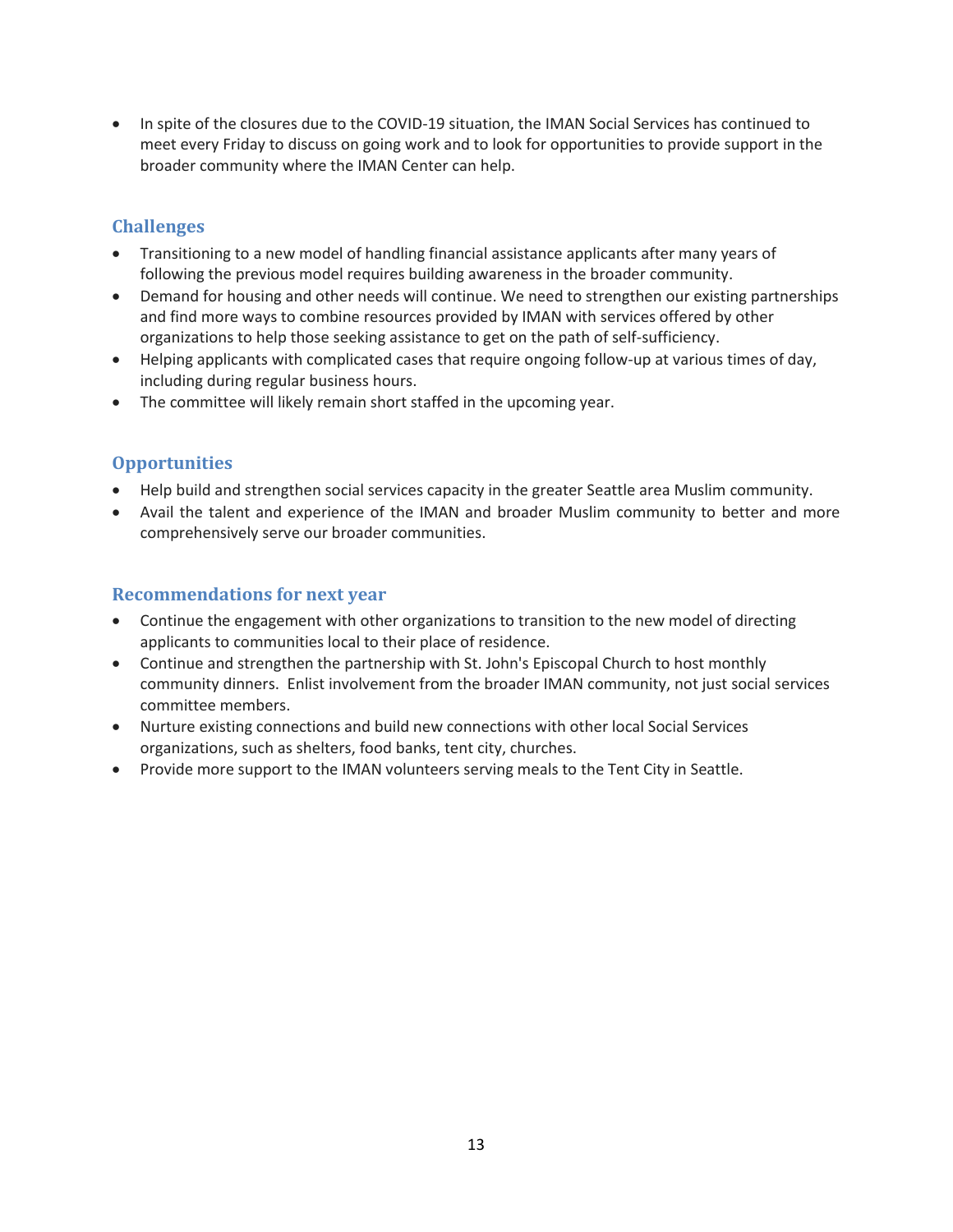## <span id="page-13-0"></span>**Facilities Committee**

## **Members**

#### **Chair**: Hossein Rezaee

**Members**: Jawad Khaki, Shaheed Chagani, Ali Haider, Sr. Zehra Naz, Nuri Mansoori

## **Accomplishments**

- Audio and videos systems were professionally inspected, fixed and upgraded by a license contractor.
- New computers were purchased to facilitate IMAN online program broadcasts.
- IMAN received donated furniture. The chairs and loveseat are placed in IMAN office and hallway.
- A preliminary meeting was held with an architect to discuss potential IMAN building expansion plan for future banquet hall and an area for children activities. It became clear such an expansion will cost somewhere in the neighborhood of 2 to 3 million dollars. IMAN expansion plan is on hold at this time.
- Annual fire Sprinkler Back Flow Prevention Assembly test required by the City of Kirkland were completed by a license contractor.
- Annual Fire Alarm tests accomplished by licensed contractor.
- The prospect of opening IMAN Health Clinic is set aside at this time due to ongoing pandemic.
- The safety issues and facilities challenges were investigated in light of IMAN reopening plan proposal.
- IMAN roof was inspected by a professional roofer. There are number of general maintenance issues identified to be addressed in near future.
- Three new vacuum cleaners were purchased.

## **Challenges**

• A building the size of IMAN requires a significant amount of attention for its general upkeep and maintenance. We have been blessed and fortunate to have people with flexible working schedules who have been able to help. Longer term, it might be necessary to have a dedicated facilities manager.

## **Opportunities**

• Continue strengthening the Facilities Subcommittee

## **Recommendations for next year**

- Re-carpeting the main prayer hall.
- Identify facility requirements for health clinic needs.
- Develop a facilities maintenance manual.
- Increasing community involvement & awareness in keeping the facilities clean and safe.
- Install security cameras at the entrances and the parking area.
- Improve signage throughout the building (interior).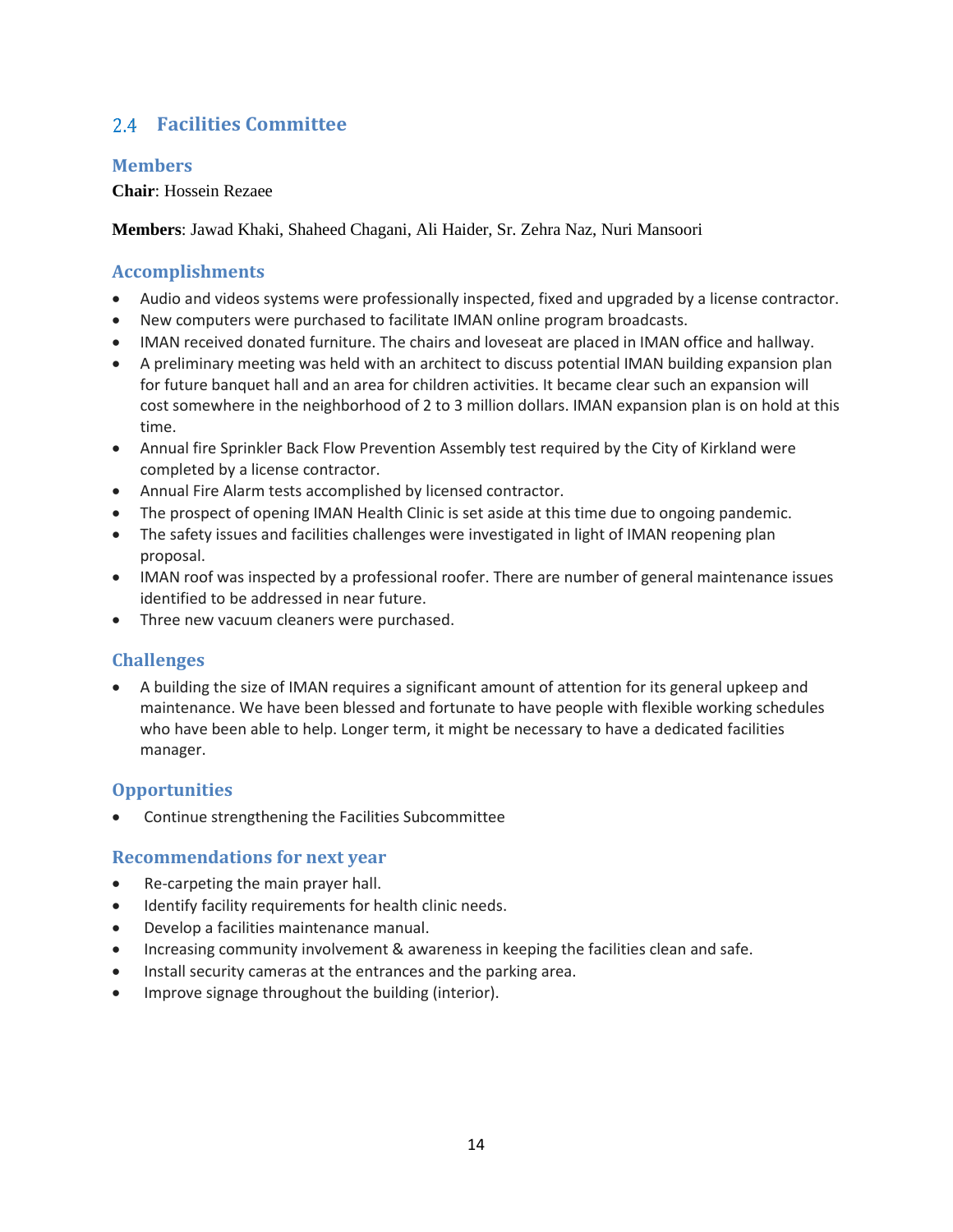## <span id="page-14-0"></span>**Hospitality Committee**

## **Members**

#### Chair: Kaniz Khaki, Hayatullah Haidar

Committee members: Kiyan Mansuri, Nuri Mansoori, Firdos Al-Haddad, Zahra Ghatrani Additional helpers: Hossein Razaee, Karim Al-Haddad, Sabra Rizvi, Shakera Habib, Robina Qureshi, Nafisa Jassani, Hamid Rahmatullah

## **Accomplishments**

- The IMAN Center has been closed starting March 1st, 2020 due to the COVID 19 Pandemic. There has not been no activity at the IMAN Center for the past nine months.
- Hospitality Committee supported various events at IMAN until March 2020. Hospitality Committee supported two successful drive through Tabarruk distributions during the Pandemic. One was during Eid ul Adha and the other was on Ashura day. During these drive throughs, we gave out masks, which were provided to us by King County.

## **Challenges**

- Enough volunteers for safe restart
- Deterioration of social connection due to lockdown
- Safe restart proposal has been developed in accordance with King County guidelines. This will require people to implement this plan, for which people have not signed up yet.

## **Opportunities**

- Encourage and engage younger members of the community to participate in Hospitality Committee activities, especially during the pandemic as the older generation volunteers are more vulnerable.
- Devise new ways to help youth build connection with seniors
	- o Have youth call older members of community to check on their well being
	- o Reading to seniors
	- o Help with chores

## **Recommendation for the next year**

<span id="page-14-1"></span>• Hold more drive through activities.

## **Additional Activities**

## <span id="page-14-2"></span>**Greater Seattle Social Support Network**

Greater Seattle area has had its share of refugees and immigrants who have had to flee oppression and/or violence. Many of these new arrivals in this land of immigrants are facing numerous life challenges to re-establish themselves. IMAN Social Services committee over the years has done a commendable work in providing financial help (for rent, medical bills, groceries, auto-repairs, etc.) to those in need. The geography served by IMAN Social Service volunteers spans from Des Moines to Everett. The limited assistance provided by IMAN through its small volunteer bases is much appreciated and has helped many avert crisis.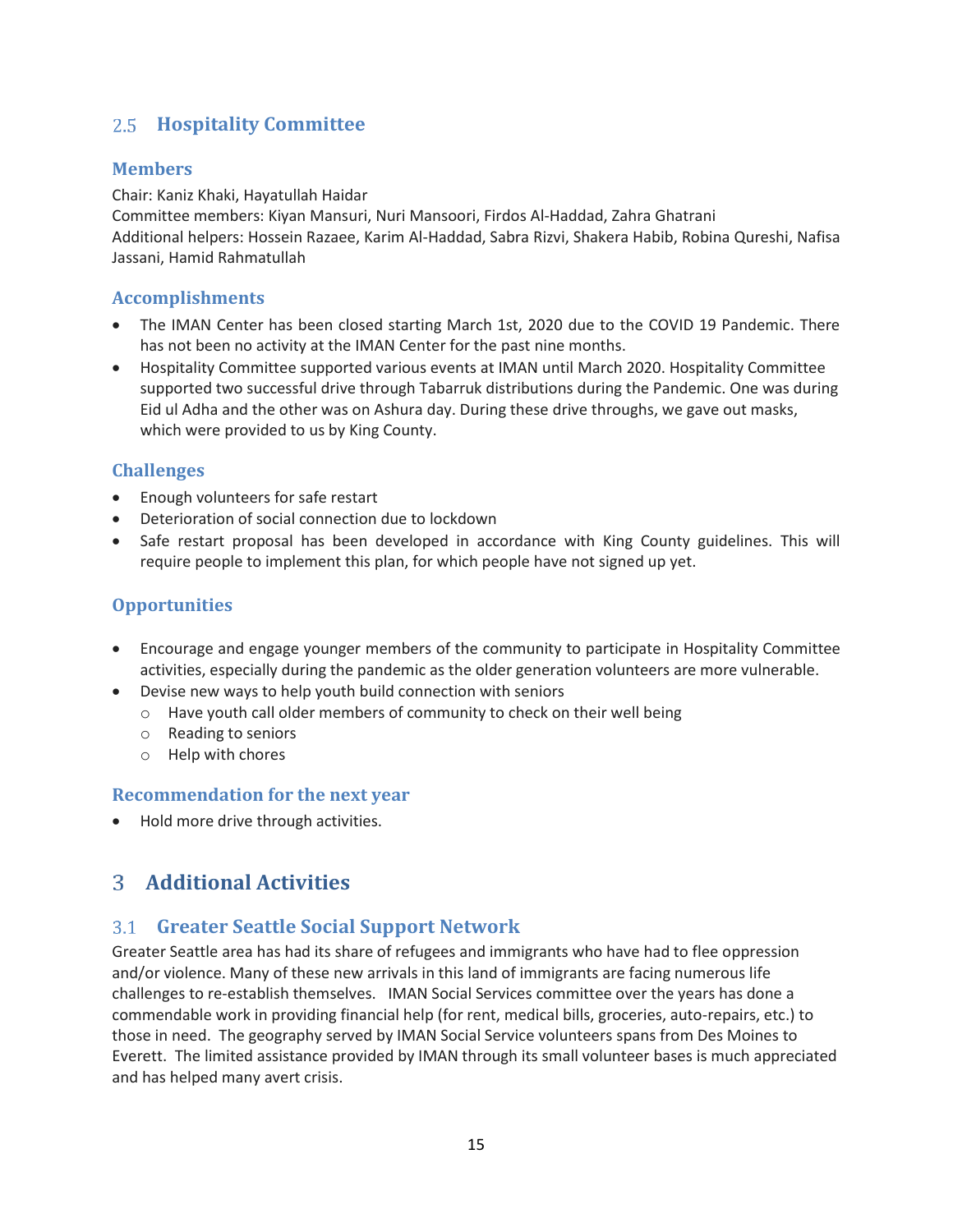IMAN Executive Committee recognizes that this small volunteer base cannot sustain the growing base of people who need help or will need help. Further, people who find themselves in difficult life situations are often in need of more assistance to get back on their feet than the small (e.g., < \$500 rental assistance) that is provided. It is for this reason, we need to shift focus to redirect those applying to IMAN for assistance to first contact Islamic centers which are in closer proximity to the aid applicant. By doing so, we hope with time to grow the social service volunteer base that can come to assist people in difficult financial or health situations and also tap into a broader donor pool.

The shift of focus in how the social services committee will operate will require us to engage more Islamic communities and when necessary train and/or assist these communities to build competencies in their social service arms. Talent within the IMAN community is needed to network and when necessary share best practices developed at IMAN with other organizations in the Greater Seattle area.

ْ لَّيْسَ الْبِرَّ أَن تُوَلُّوا وُجُوهَكُمْ قِبَلَ الْمَشْرِقِ وَالْمَغْرِبِ وَلَٰكِنَّ الْبِرَّ مَنْ آمَنَ بِاللَّهِ وَالْيَوْمِ الْآخِرِ وَالْمَلَائِكَةِ وَالْكِتَابِ وَالنَّبِيِّينَ  $\ddot{\phantom{0}}$ َ َ <u>:</u> َٰ لَ َ .<br>.  $\overline{a}$ َ  $\overline{a}$ ٍ<br>ب ب ر ْ **م** ل َ ٔ<br>ا ي ر ر ي ر َ ; ت َ <u>بة</u> ر  $\overline{a}$ َ ر وَآتَى الْمَالَ عَلَىٰ حُبِّهِ ذَوِي الْقُرْبَىٰ وَالْيَتَامَىٰ وَالْمَسَاكِينَ وَابْنَ السَّبِيلِ وَالسَّائِلِينَ وَفِي الرِّقَابِ وَأَقَامَ الصَّلَاةَ وَآتَى الزَّكَاةَ َ ر ر<br>را َ ر :<br>ا َ </sub> َ الم<br>ا ت  $\ddot{\phantom{0}}$ َ ر بر ب **ء**  $\ddot{\phantom{0}}$ َ ة<br>م َ مُ َ َ َ َ وَالْمُوفُونَ بِعَهْدِهِمْ إِذَا عَاهَدُواۦوَالصَّابِرِينَ فِي الْبَأْسَاءِ وَالضَّرَّاءِ وَحِينَ الْبَأْسِءِ أُولَٰئِكَ الَّذِينَ صَدَقُواۦوَأُولَٰئِكَ هُمُ الْمُتَّقُون </sub><br>د ر إ ْ ر َ ر َ ر مد َٰ َ ا<br>ا  $\ddot{\phantom{0}}$ ر ئ َٰ  $\ddot{\cdot}$ ر َ ر ا<br>ا  $\ddot{\cdot}$ َ َ

4:1 Righteousness is not that you turn your faces toward the east or the west, but [true] righteousness is [in] one who believes in Allah , the Last Day, the angels, the Book, and the prophets and gives wealth, in spite of love for it, to relatives, orphans, the needy, the traveler, those who ask [for help], and for freeing slaves; [and who] establishes prayer and gives zakah; [those who] fulfill their promise when they promise; and [those who] are patient in poverty and hardship and during battle. Those are the ones who have been true, and it is those who are the righteous.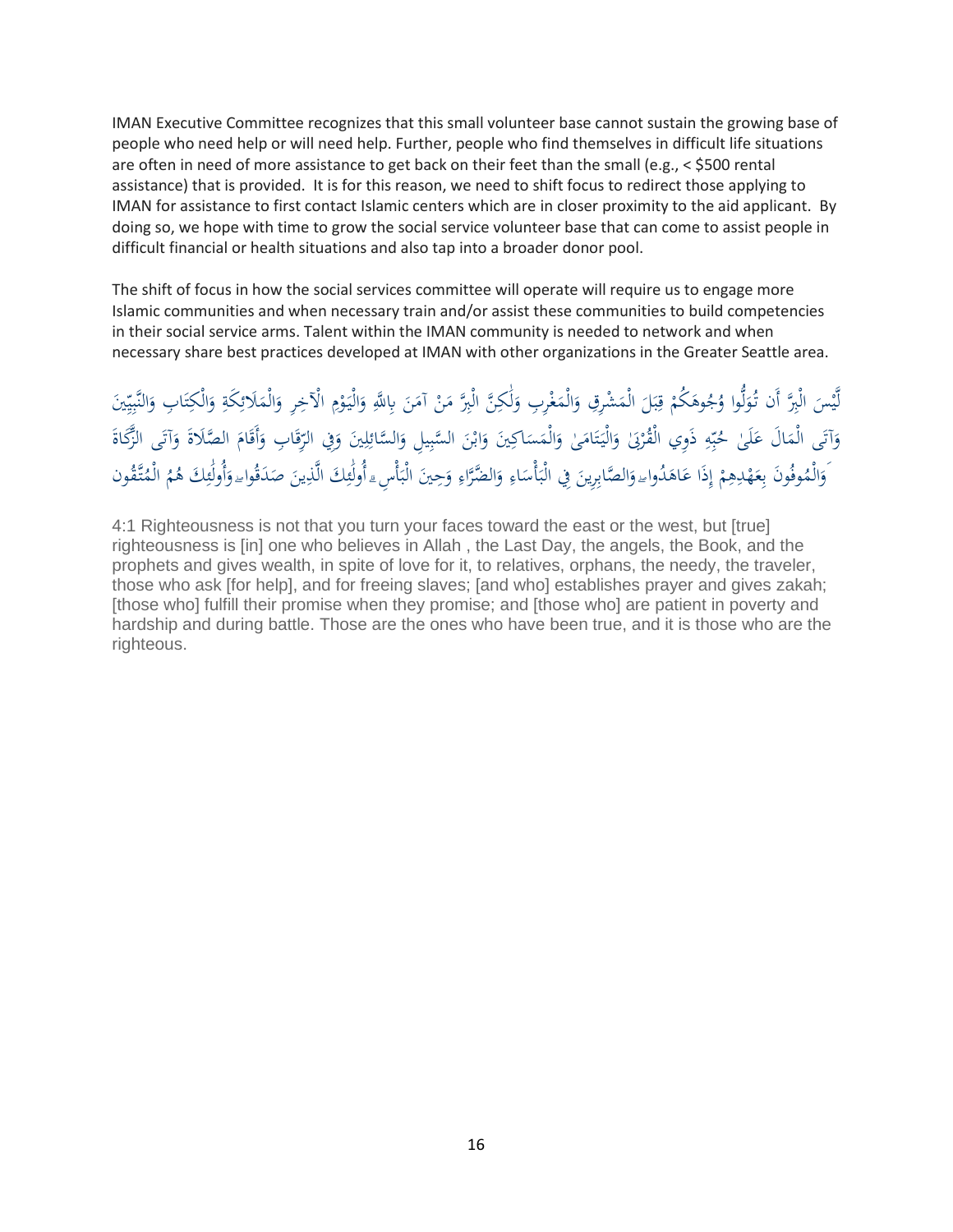## <span id="page-16-0"></span>**Outreach Efforts**

Due to the COVID-19 pandemic our focus this year has been around responding to community needs details of which can be found in the Social Services section of this report.

Reliable sources of information about Islam and opportunities for others to interact with practicing Muslims continue to be of great interest to the broader community to develop a better understanding of Islam and Muslims.

The IMAN Community continues to reach out. In the process, we are enhancing awareness as well as relationships with more organizations in the Greater Seattle.

#### **Accomplishments**

#### **Islam 101 Presentations and Discussions with various groups hosted at IMAN:**

IMAN maintains an open-door policy to all its programs and activities. Numerous students from local schools, colleges and faith communities visit and participate in IMAN programs.

#### **Talks on Islam and/or Muslim Perspective given off-site**

Br. Jawad Khaki visits local area churches and educational institutions on as need basis.

#### **Community networking by Br. Jawad Khaki**

- When possible participate in the monthly  $F_{\cdot}I_{\cdot}R_{\cdot}E_{\cdot}$  planning meetings to explore ways to promote interfaith understanding and cooperation on the Eastside. The following events were organized this year:
	- o [Interfaith Dinner Dialogue on November 3, 2019](https://fire-wa.org/interfaith-dinner-dialogue-on-nov-3/) "Celebrations, Commemorations, and Holidays" [at Sikh Centre of Seattle](https://fire-wa.org/interfaith-dinner-dialogue-on-nov-3/)
	- $\circ$  [F.I.R.E. COVID-19 Panel Discussion with King County Health](https://youtu.be/L1s0zrQUixA) on April 27<sup>th</sup>, 2020
	- o [Interfaith Dialogue on November 1, 2020](https://fire-wa.org/interfaith-dialogue-on-november-1-bridging-the-divide/)  "Bridging the Divide"
- Since July 2017, we have been supporting Steve Wilhelm's efforts to establish a multi-faith prayer/meditation room a Seattle Tacoma International airport. On February 11, 2020, the Port of Seattle Commission unanimously approved up to \$1 million in funding for the new interfaith prayer and meditation room, and an associated "sensory room." The latter is for people with special needs for a low-stimulus environment. The planned prayer and meditation room is one level down from the main floor of the airport, near the entrance to the trains to the South Satellite, and relatively near to the A Concourse. The roughly rectangular prayer and meditation room will offer 370 to 400 square feet of space and will be next to the sensory room.
- In the spring of 2019, the City of Kirkland contracted with Leadership Eastside (LE) to design, coordinate, and implement a comprehensive community engagement project, [Welcoming Kirkland,](https://www.kirklandwa.gov/NewsRoom/Welcoming_Kirkland_Initiative_Report_to_the_Community_Completed.htm) to engage Kirkland residents, businesses, nonprofits, and the city - including police – on how we function together for the health of the overall community. The initiative was launched to respond to expressed concerns that People of Color in general, and Black people, in particular, have lived experiences of an unwelcoming and inequitable community, in contrast to the City's stated goal to be safe, inclusive, and welcoming for all. The most immediate impetus for this effort was news media coverage of a Black man who had the police called on him as he sat in a yogurt shop – known colloquially as the "Menchies Incident" in Kirkland lore - had triggered a significant community reaction. Br. Jawad Khaki was invited to be on the Planning Group for the Welcoming Kirkland initiative that was provide guidance to LE, help reach out to stakeholders and develop initial agreements regarding a productive, inclusive operating environment for all the work. A detailed on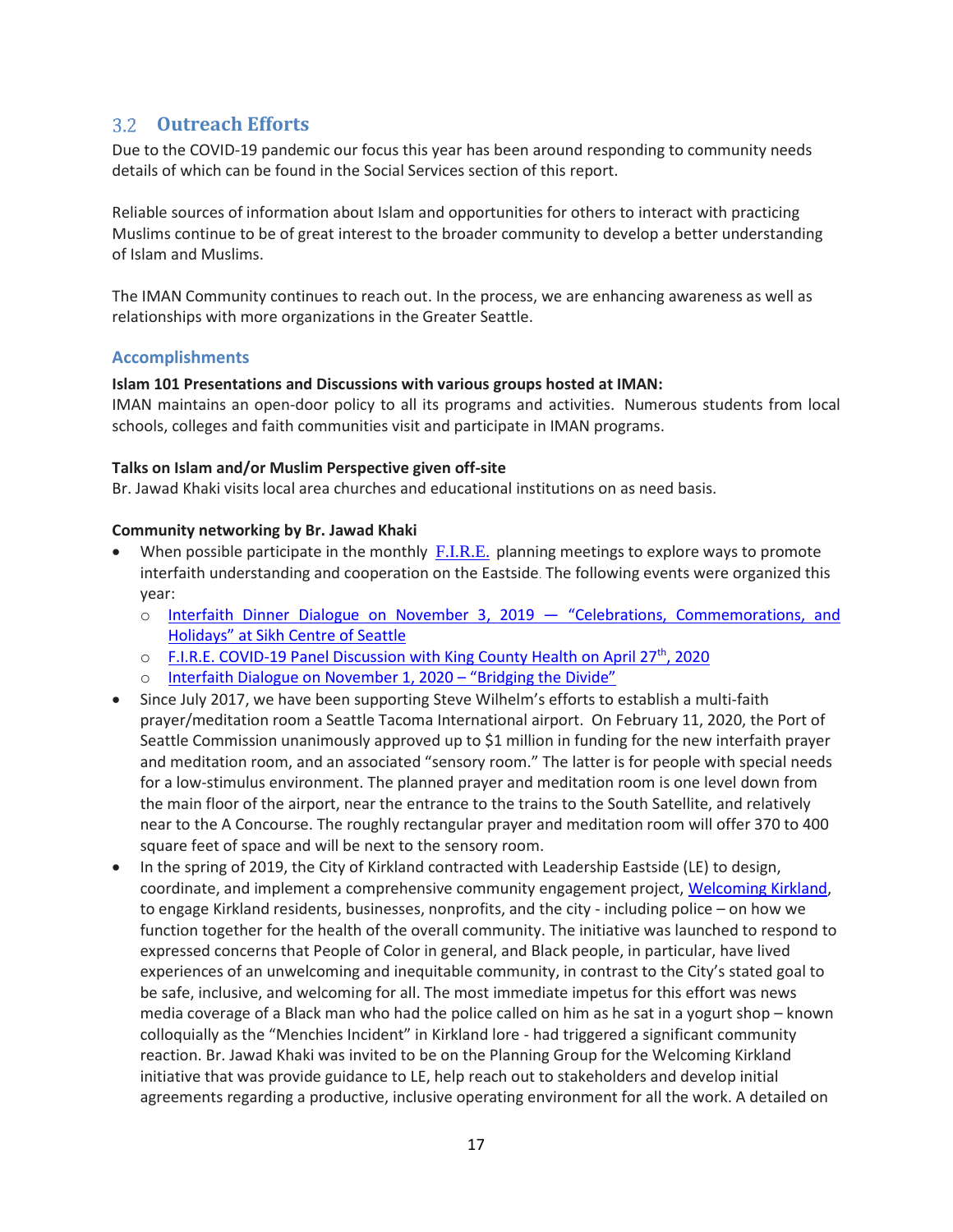the core activities, lessons learned and commitments that followed the Welcoming Kirkland Initiative can be foun[d here.](https://www.kirklandwa.gov/Assets/CMO/CMO+PDFs/Welcoming+Kirkland+Initiative+-+Lessons+and+Commitments.pdf)

• Interviewed by The Al-Mai'dah Initiative to discuss Eid al-Adha. The interview can be found at this [link](https://youtu.be/fB-fhgNXheQ).

#### **Challenges**

• Need more people to help with Community Outreach.

#### **Opportunities**

- "Inclusive Kirkland" initiative organized by City of Kirkland is a great way to network with other faith and civic organizations.
- Educating our neighbors and colleagues on Islam and Muslim
- Improve resources available on the [http://iman-wa.org](http://iman-wa.org/)

#### **Recommendations**

- When qualified people with a strong commitment and time available can be identified, classes related to specific Islamic beliefs and practices ought to be offered on a regular basis.
- There need to be well thought out, well supplied and easily accessible resources available for visitors, those interested in learning about Islam or Muslims, and for new converts.
- Stimulating discussion among IMAN members interested in these areas is recommended as a means for clarifying outreach interests, level of commitment, and resources needed. Recruitment of IMAN members to be involved in outreach efforts must be done in the context of their existing commitments. Individuals interested in reaching out tend to be the same members who are already heavily involved in multiple IMAN activities.
- There is a continuing need for improved coordination between Muslim Communities as part of Greater Seattle Council of Muslim Communities.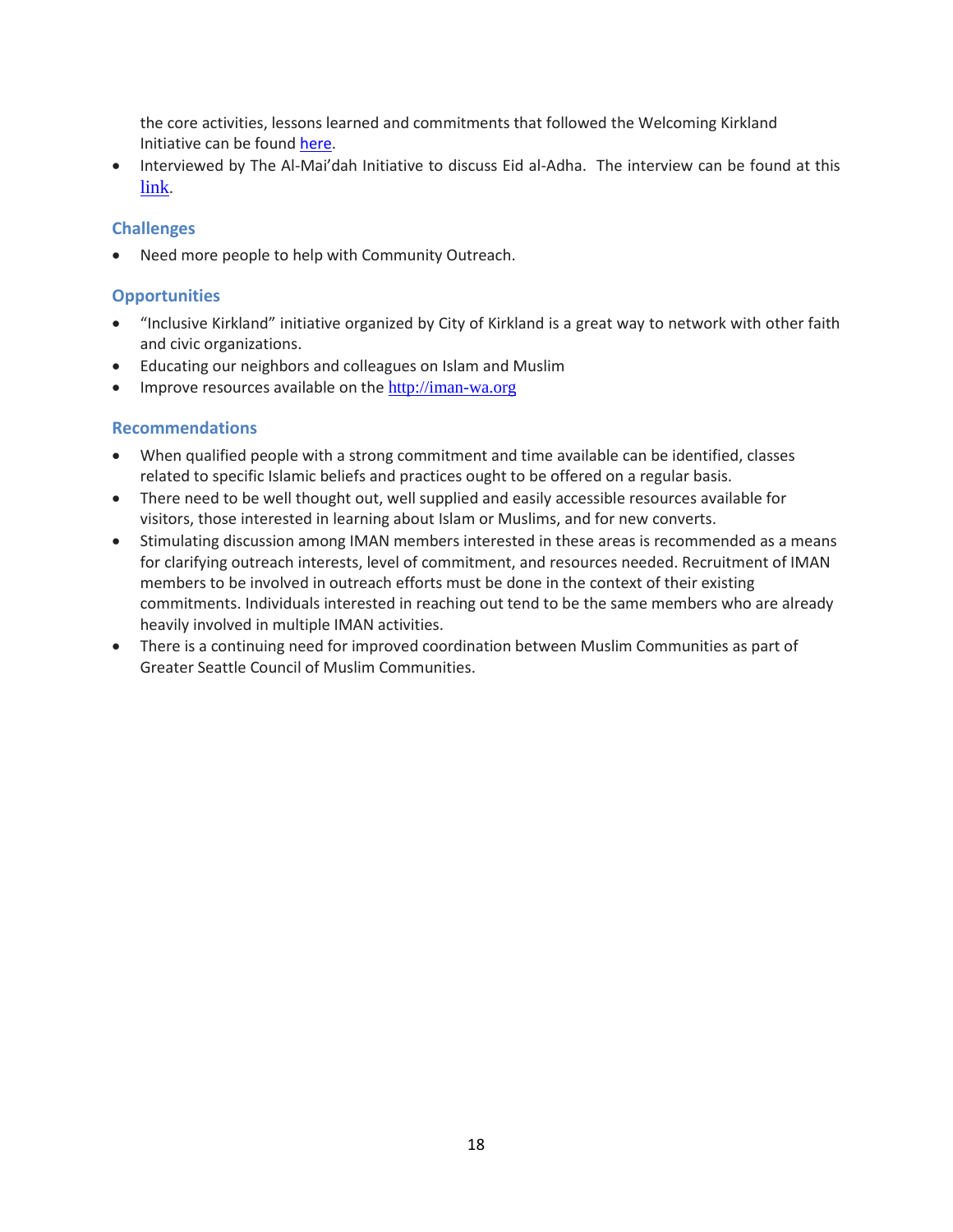## <span id="page-18-0"></span>**Dr. and Mrs. Amir-Hossein Naini School Scholarship Fund**

- This year, the committee continued to market the existence of the scholarship both through email campaigns as well as postings at local and private institutions in the US. Despite this, no scholarship applications were received this year and, as such, none was awarded.
- One member of the committee will be retiring this year for personal reasons and referrals for a new committee member are welcomed and in screening process.
- To date, 4 of the 5 awardees have been women, covering fields as diverse as medical, Anglo-Middle eastern linguistics and immigrant policy making studies, representing diverse cultural heritages.
- The Scholarship fund continues to annually grow with more donations received and with the goal that the income from the fund cover the cost of the annual scholarship award made. The committee is considering increasing the scholarship amount to \$10K and finding new ways to attract applications for these funds.

## <span id="page-18-1"></span>**Muslim Cemetery on the Eastside**

Last year we undertook negotiations with Cedar Lawn Memorial Park to purchase and reserve burial plots at Cedar Lawn Memorial Park in Redmond. Regrettably, these discussions did not result in an agreement of terms. Specifically, Cedar Lawn Memorial Park is unwilling to designate a section in the cemetery for Muslims, a key Islamic jurisprudential requirement. IMAN continues exploring other burial options on the Eastside.

Currently, we have been contacted by and working with Sunset Hills Memorial Park, located in Bellevue, they are willing to designate a section specifically for Muslim burial if there is enough interest. This has been our major requirement. We are in further negotiations and will keep the membership updated.

To help in this process, interested members please contact Brother Nuri or the Executive committee so that we can gage the level of interest.

## <span id="page-18-2"></span>**Youth Activities**

## **Is there a leadership team? Who are they?**

No formal leadership has been established. The youth group weekly classes and many activities involving youth have been conducted by Nafisa Jassani and Ali Khaki. Furthermore, many youths have been actively involved in the IMAN Center and its many programs. These individuals include Hamza Masood, Meraj Naqi, Faraz Naqi, Yameena Shameem, Mariam Kazmi

## **What were the main activities over the last year?**

In the last year, the official IMAN Youth Group was established as a part of the IMAN Sunday School. Every Sunday, youth wishing to participate in the program met (and still meet) with Nafisa Jassani, Ali Khaki, Zehra Naz, and Shaheed Chagani. Here, youth had the opportunity to discuss many important aspects of Islam. They were able to collaborate and openly converse with each other in a welcoming environment. They engaged in pressing debates and insightful discussions. Fun games were also included to foster a friendly atmosphere! The school year ended with an engaging Kahoot that allowed the youth to review all that they had learned in the past school year. The IMAN Youth Group is continuing to meet every Sunday for the 2020-2021 school year.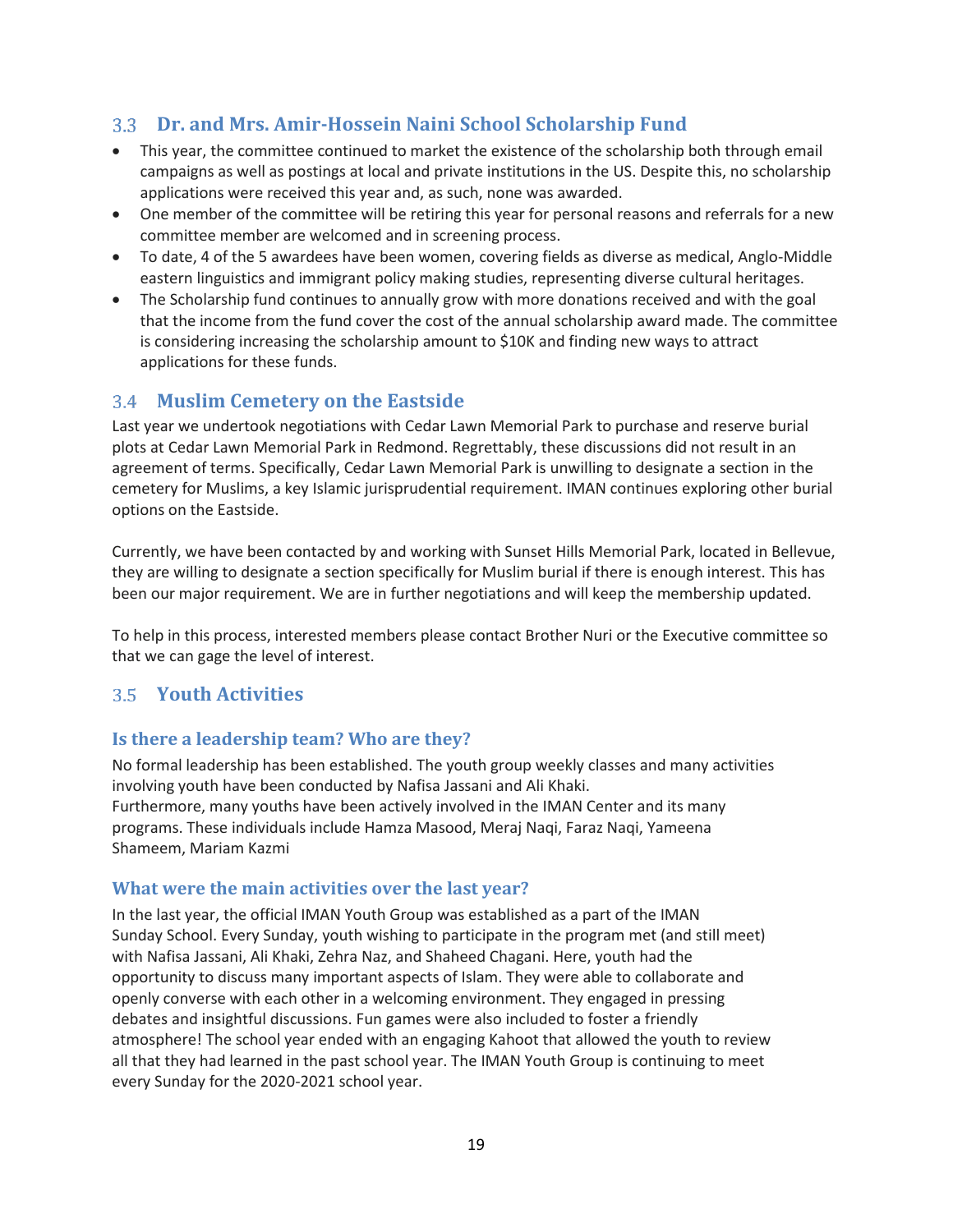Many IMAN youth leaders began planning a carnival fundraiser for the entire IMAN community. The youth were planning to use the funds to pave the way for future activities such as field trips that would help build community amongst the youth. The planning occurred around the month of February. Hard work and lots of prep went into the carnival. However, due to the COVID-19 surge in March and the sequential social distancing, the carnival was not able to take place.

In the last year, many youth also volunteered for community dinners held at St. John's Episcopal Church. IMAN has been collaborating with St. John's to host monthly dinners that are available for the entire local community. IMAN youth were table hosts at these dinners and assisted with clean up. This was an amazing volunteer opportunity for the youth, and many enjoyed participating every month.

## **What are the main challenges/issues that you see for the group?**

The main issue we see is lack of participation and disinterest from many youth. Although we can plan many activities and create new programs for the youth, we often get a very small number of individuals who actually participate. It is difficult to gauge interest if the youth do not show up to the programs, and we often find it difficult to gain feedback from the youth as well. We do want to improve our activities so they will better cater to the youth, but we are not getting as many suggestions as we would like.

In addition, it is difficult to bring the youth together and establish a true sense of community amongst them. It is easy for the youth to become separated from one another. This separation will likely increase as we are forced to move all our activities and programs online this year. The activities that we did bring this last year were created for the purpose of building community. However, as mentioned above, lack of participation made these activities unsuccessful in meeting their goal.

## **What are the opportunities ahead?**

The IMAN youth group hopes to take advantage of the fact that most everything this year will be online. Commute will no longer be a problem, and scheduling will be less of an issue now that we can utilize online platforms such as Zoom to meet. This gives us a wealth of opportunities that we can use to plan activities that will hopefully develop stronger connections between the IMAN youth and allow them to become more active in the general IMAN community. With everything online, we can easily plan fun game nights and have discussions during Sunday School about many concepts that will hopefully expose the youth to many important discussions about Islam.

Further, IMAN is optimistic that the times we are in will force us to become creative with our programs and activities. We are hoping this creativity will appeal to a large majority of the youth and motivate them to participate in more IMAN events. In addition, we are hoping to have the youth plan more events by themselves that will bring the whole IMAN community together. This will give the youth an opportunity to collaborate and use their unique ideas to create events that they would want to attend themselves.

## **What activities are planned between now and September 2021?**

Currently, none are planned, however, similar to last year, the IMAN youth will continue to meet every Sunday with Nafisa Jassani and Ali Khaki to begin their studies of the Quran.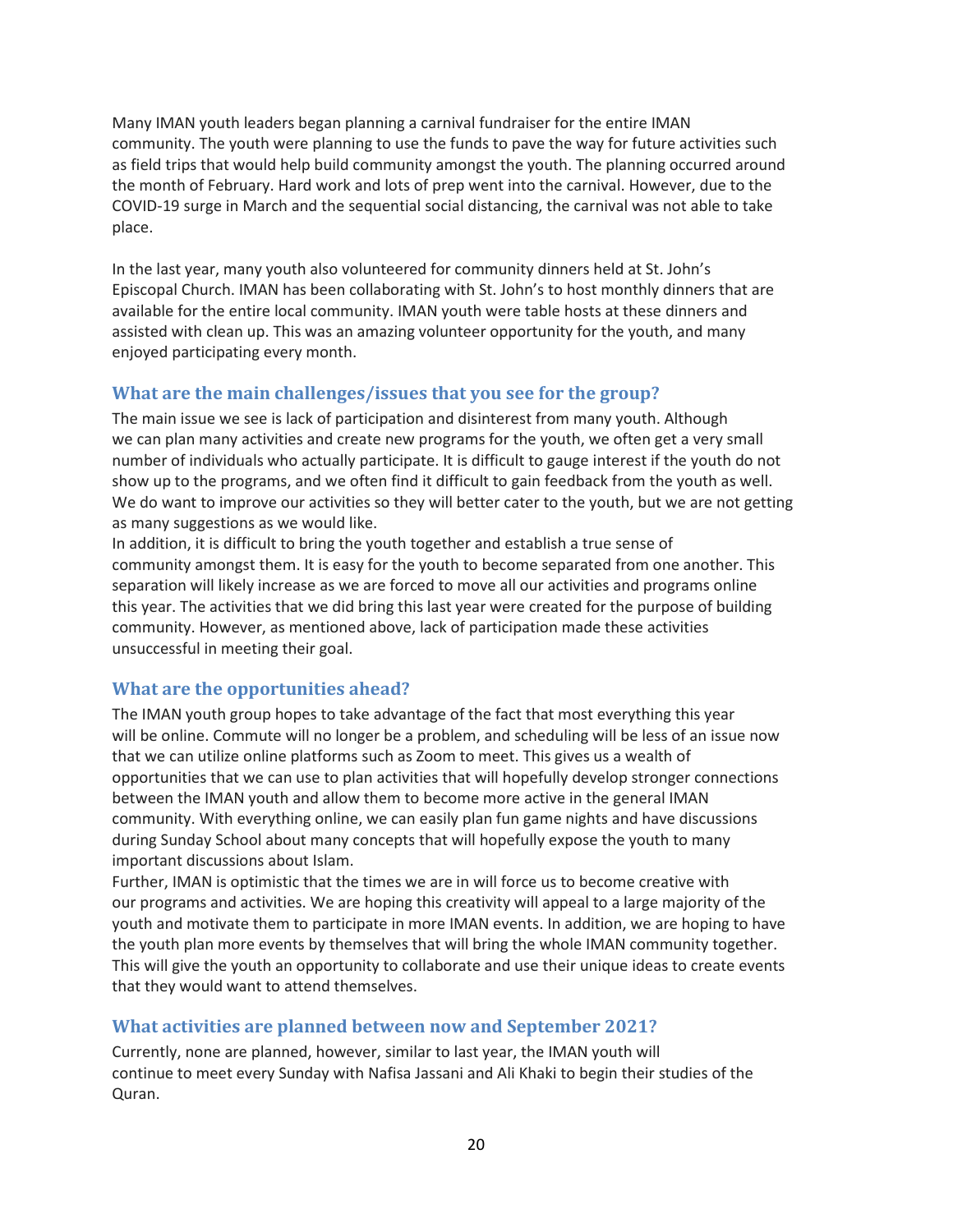#### **How can IMAN Leadership and IMAN Membership help more?**

The IMAN youth hopes that the IMAN Leadership and IMAN Membership will guide the youth in planning activities and helping with the details and logistics. The IMAN Leadership and Membership would appreciate advertising help so all members of IMAN are aware of youth-planned events. Regarding logistical information, the youth group would appreciate prompt and detailed responses from Leadership and Membership should information about policies and regulations be requested. However, the youth would like to plan the majority of events, and we ask that most of the planning be left to the youth. We hope to use innovation and creativity to create the best possible events that the IMAN Membership will enjoy. We would also appreciate guidance from the parents, but only when it seems necessary. We would rather have the youth plan events for themselves. However, in terms of parental permission to host events and many new ideas that parents can offer, their participation is very much welcomed.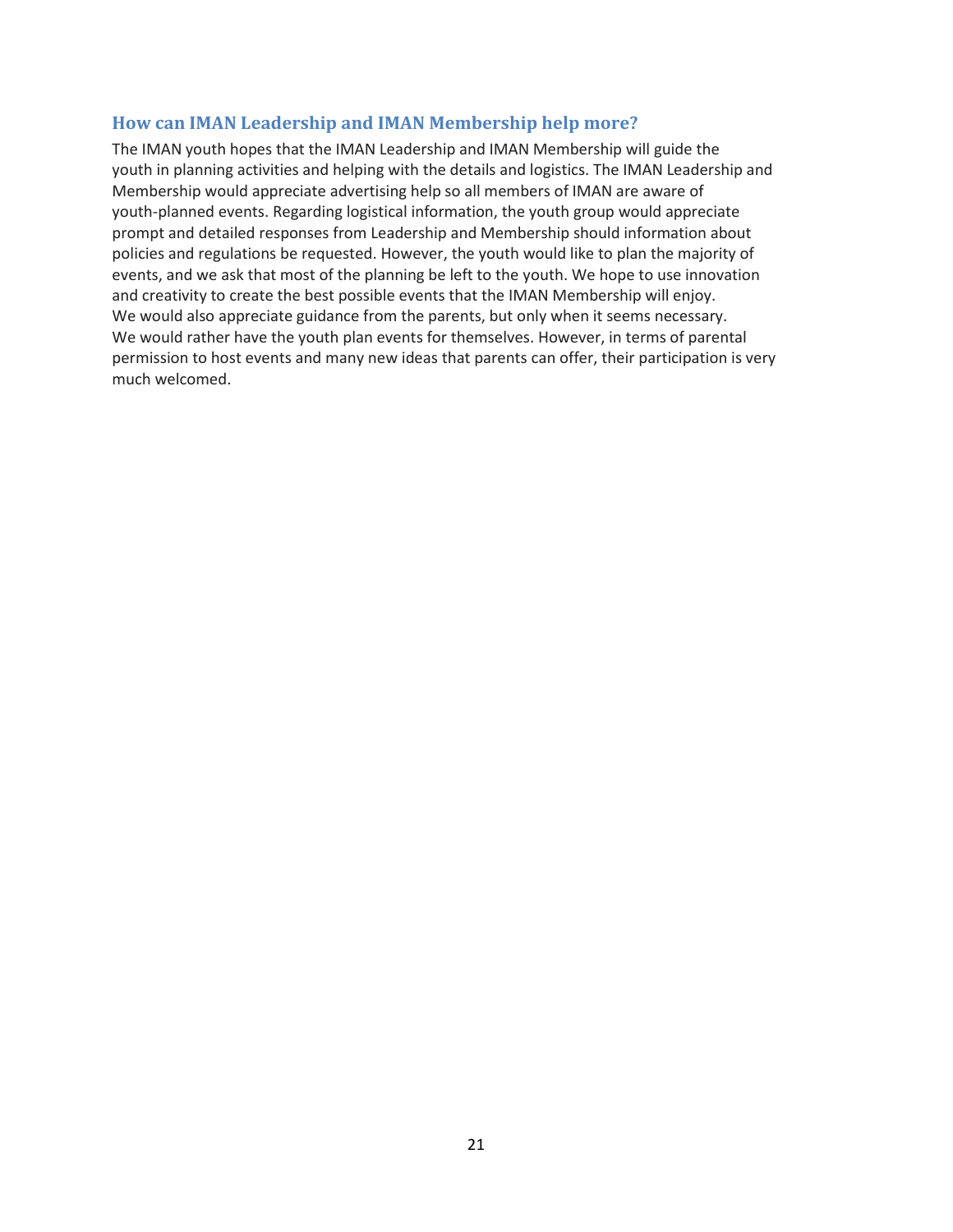## <span id="page-21-0"></span>**Executive Committee Recommendations for 2020/2021**

Our recommendations for the coming year are presented below.

## <span id="page-21-1"></span>**COVID-19 and Post COVID-19**

Like most of our personal lives, the operations of IMAN Center and sub-committees, and the decisions of the Executive Committee were largely driven by the fallout from the Covid-19 virus. Furthermore, as experts agree that despite some hope of vaccines, it might not be until end of 2021 that activities such as religious centers can return to normal operations.

Our activities for the next year and going forward must:

- 1. Continue to plan for remote activities until the local government declares it safe conduct in person activities
- 2. Plan to slowly reopen in-person activities in phases as larger gatherings are permitted.
- 3. Incorporate live broadcasting as part of all future activities.
	- a. Due to Covid-19 we have seen better participation from a lot of folks from far areas who cannot travel to the center for every event, as well as from out of state.
	- b. More than ever people have learned to become familiar with technology and join using Zoom or watch YouTube live broadcasts.
	- c. We need to adapt to new norms, and broadcast or have live meetings of our events so more people can participate.

## <span id="page-21-2"></span>**Succession Planning**

For continued stability, sustainability and growth of IMAN, Directors of IMAN, with the help of membership, need to focus their attention on succession of individuals in key roles at IMAN some of whom (e.g., Br. Jawad Khaki, Sr. Kaniz Fatima Khaki) have been serving for the > 23 years. Of these roles the most critical is that of Br. Jawad Khaki who wears several hats: President, Imam of the congregation, Treasurer, Program Committee Lead, Community Outreach Lead – the external face of IMAN, Member of the Facilities Sub-Committee, Sunday School teacher. For each of those roles, we need to identify potential successors and have these successors be mentored/groomed to assume these roles over time. The succession exercise is something that will require time to complete and the sooner and needs to start soon especially as these individuals approach their retirement age.

One of the steps that IMAN community can take is to commit roughly \$200,000 in the annual budget to retain services of a resident aalim and an administrator who can take a significant load off Br. Jawad Khaki.

Once such a budget has been approved and allocated, guest speakers invited invitation for Muharram and other celebrations/commemorations can be individuals who can be potential candidates to assume the role of resident aalim. This search process will take time and ought to be started as soon as possible.